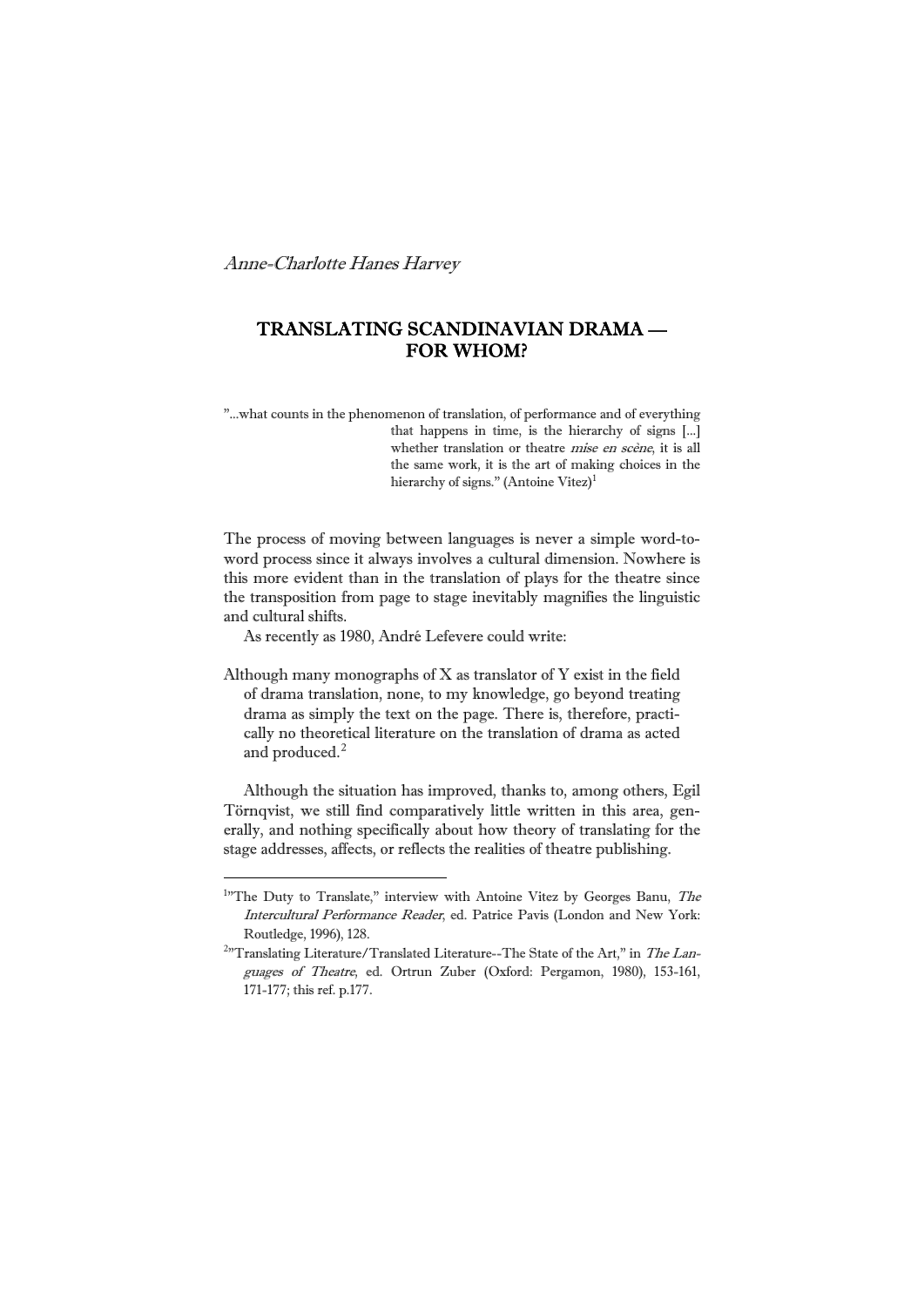What we do find is, on one hand, an ongoing body of anecdotal evidence by practising translators, discussing problems they have encountered and their solutions, and comparing translations, demonstrating the superiority of one over the other.<sup>[3](#page-1-0)</sup> Such `war stories,' though often illuminating and entertaining, do not necessarily advance the quest for an understanding of where these problems originate and reside and whether there is any way of resolving them on a theoretical basis.

 On the other hand, in the last couple of decades, semioticians like Patrice Pavis have trained their highpowered searchlights on the process of translating for the stage, often as a sideline to a main inquiry in Pavis' case, an inquiry into the nature of mise en scène as process and end product in the theatre. Pavis' discussion generally revolves around elaborating and perfecting theoretical models of image transmission from author's mind to theatre spectator/audience's mind, a transmission that may or may not include translation from language to language.<sup>[4](#page-1-1)</sup> In the last decade he and others, particularly in France and Germany, have also been paying much attention to 'translation' from culture to culture, some of it focused on theatre texts like Mnouchkine's Les Atrides and Peter Brook's Mahabharata. The work of Pavis et al. certainly bespeaks great breadth of knowledge and vibrant intellectual curiosity, but also enormous mental investment in a highly articulated theoretical structure that for a theatre practitioner seldom touches down on the plane of actual practise.

 My remarks are, by contrast, limited; my vocabulary pedestrian; and whatever flights of theory I indulge in have their basis in a desire to sort out and clarify one particular area of play translation: the confusion resulting from an inadequate understanding of the divergent functions

<span id="page-1-0"></span><sup>&</sup>lt;sup>3</sup>A treasure of such "war stories" have recently appeared in print in the United Kingdom, e.g., Translation, No. 1 in the series Platform Papers (London: Royal National Theatre, 1992), and Stages of Translation: Essays and Interviews on Translating for the Stage, ed. David Johnston (Bath: Absolute Press, 1996).

<span id="page-1-1"></span><sup>&</sup>lt;sup>4</sup>Of Pavis' recent *oeuvre* especial mention should be made of *The Intercultural* Performance Reader, ed. Patrice Pavis, and "Toward Specifying Theatre Translation," in Theatre at the Crossroads of Culture, trans. Loren Kruger (London: Routledge, 1992), 136-59.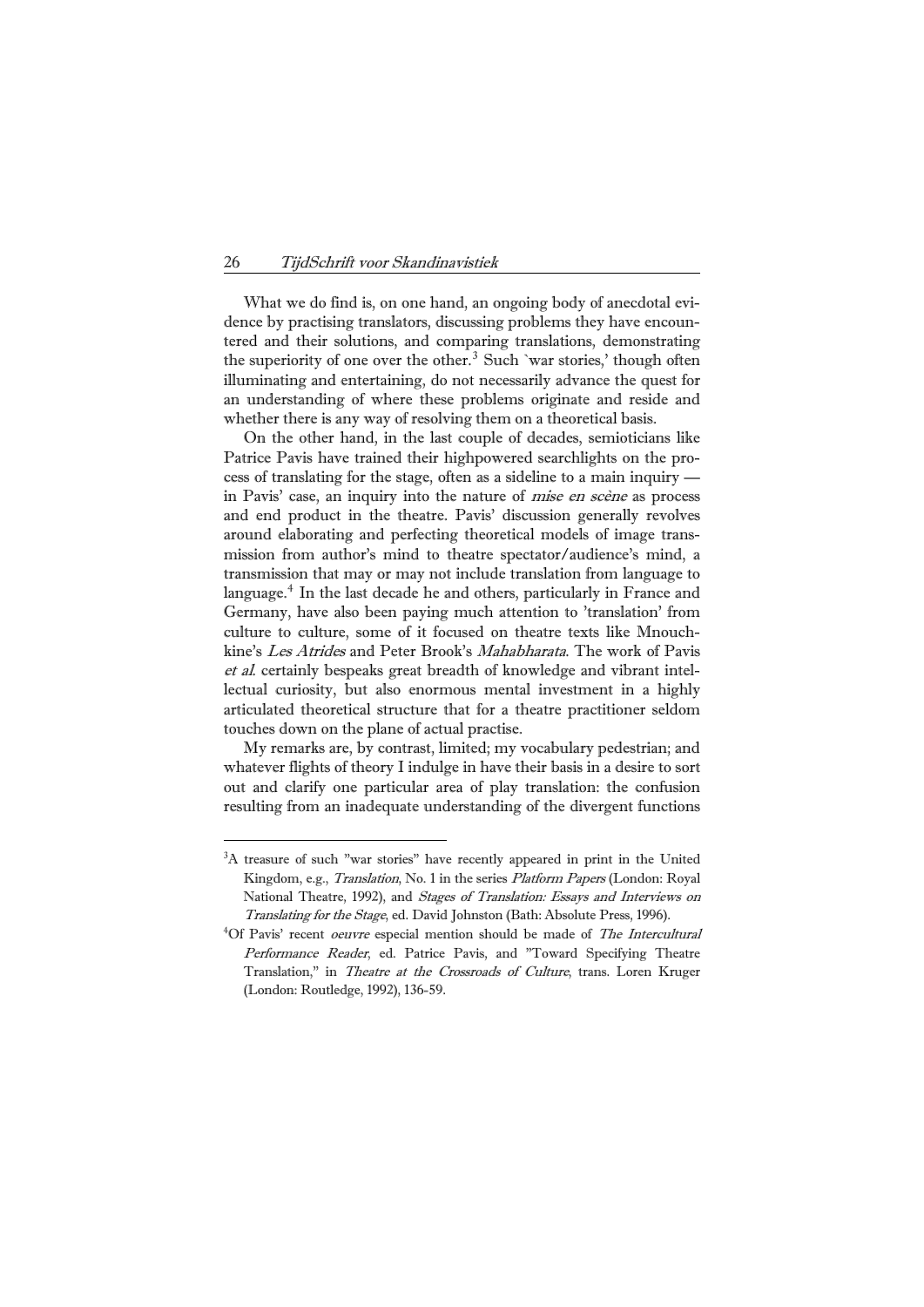of dramatic text, with specific reference to some particular challenges in translating Scandinavian plays into English.

 Also, my inquiry will begin and end with practical considerations. It is prompted by the actual situation of theatre translators in the United States, particularly translators of plays from minor languages like Swedish and Norwegian. Thus, I begin with the question suggested in my title "For whom is this play translation being done?" and my concluding remarks will be in the form of practical — though, with the current lack of support for the arts in the US, probably unfundable recommendations.

 Why has so little been written about theatre translation? Long neglected because relegated to second class status along with the not-quite-respectable art form it serves and helps constitute, theatre translation is also difficult to write about, partly for the same reasons that performance of any kind is difficult to capture in words. For translation for the theatre — more than any other translation — is a translation not of words, but of a cultural and performative dimension realized through verbal and gestural elements in an audiovisual 'evocation' (to use Pavis' term); based on words, to be sure, but going far beyond them. It is a translation not so much of what is as of what may be, not only of sound but of silence, not only of presence but of absence, not only of threads but of interstices.

 Another reason why theatre translation is difficult to write about is the general lack of recognition of the divergent functions of written theatre text. Since the difference between these functions is almost invisible in the original — the same text usually supports all theatre text functions — it tends to be overlooked in translating that text. By the same token, distinctions like Erika Fisher Lichte's between `literarische Text' and `theatralische Text' or Egil Törnqvist's between `drama text' and `performance text' notwithstanding, the fact that in English the same word `play' is used about all the different texts regardless of function semantically erases the boundaries between these functions.

 'Function' is indeed the key word. If we look not at the text's linguistic, connotative or associative values, but at how and by whom its translation is going to be used, we will, I maintain, better understand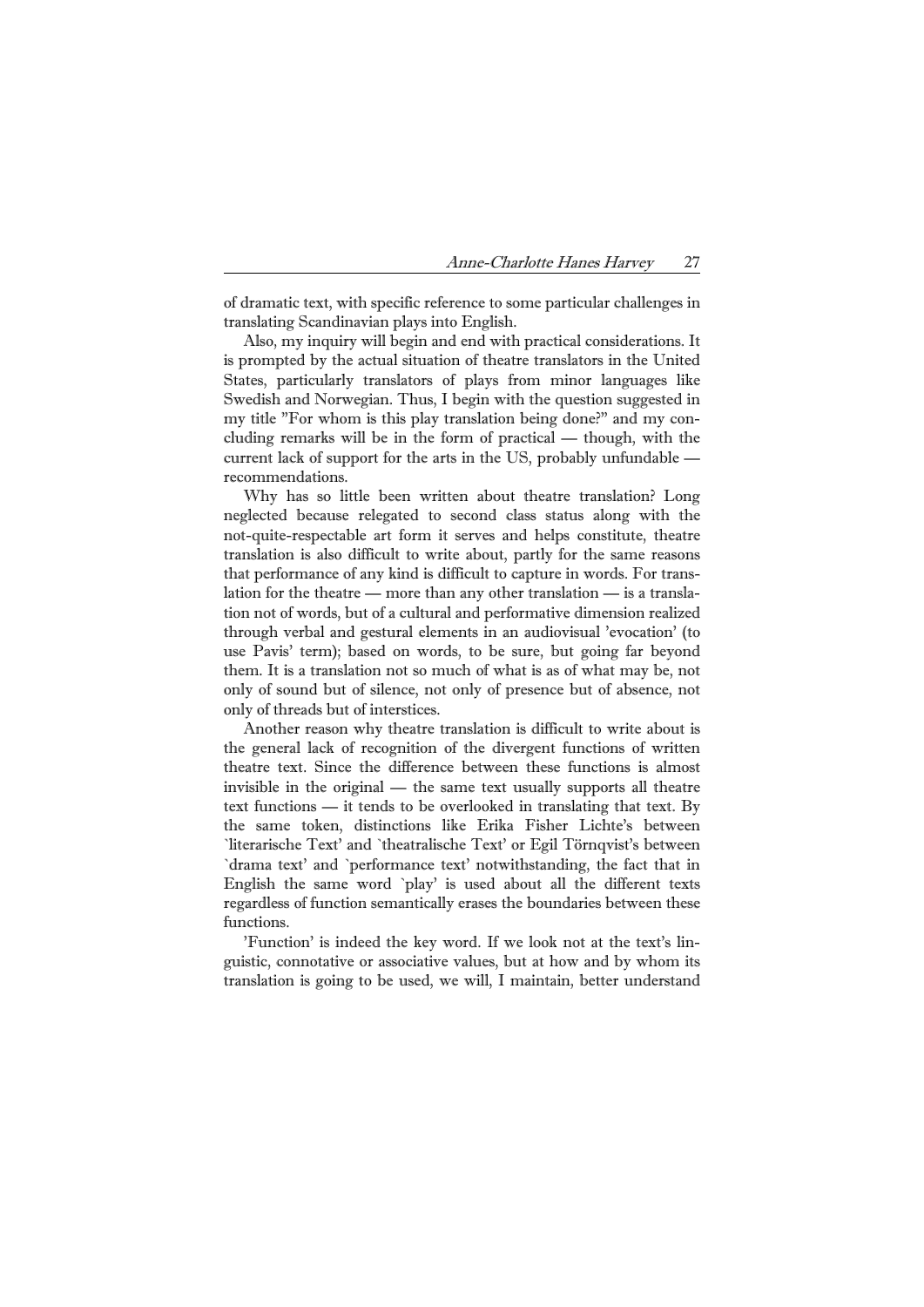how to approach the task of that translation. (There is in fact a double consideration of function implied: if the original text is clearly skewed towards one particular function, the translator must be sensitive to that bias. A source text defined by one function may not support another function in translation.) "Translating — For Whom?" is indeed the question.

 When you hold the text of a play in your hand, whether in the form of a handwritten MS, a typed dog-eared actor's script, a director's massive `Regiebuch,' or a leather-bound `Collected Works' volume, you are holding one of several different kinds of texts. Its distinctive function is sometimes but not necessarily reflected in its appearance. The kind of play text you are holding depends on your relationship to that text. Who are YOU? A reader, a scholar, a dramaturg, a director, an actor ready to begin rehearsals, an actor in a long running production of that play, a community theatre producer, an audience member?

 Play texts and play translations serve six distinguishable consumer constituencies and functions at the present time; in the future there may be more. I identify these constituencies as Readers, Scholars, Directors/Dramaturgs, Metteurs-en-Scène, Actors, and `Lazy Directors.' These groups, and the texts serving them, are identified in the following as R, S, D, M, A, and LD, respectively. The four main text groups are R, S, D, and LD; M and A being derived from D. (For a schematic illustration of how they relate to each other, see fig. 1.) Texts R, S, and sometimes LD are intended to be "consumed" on the printed page,  $D$  — refined into M and  $A$  — and sometimes  $LD$  are intended for eventual "consumption" by spectators/audience members.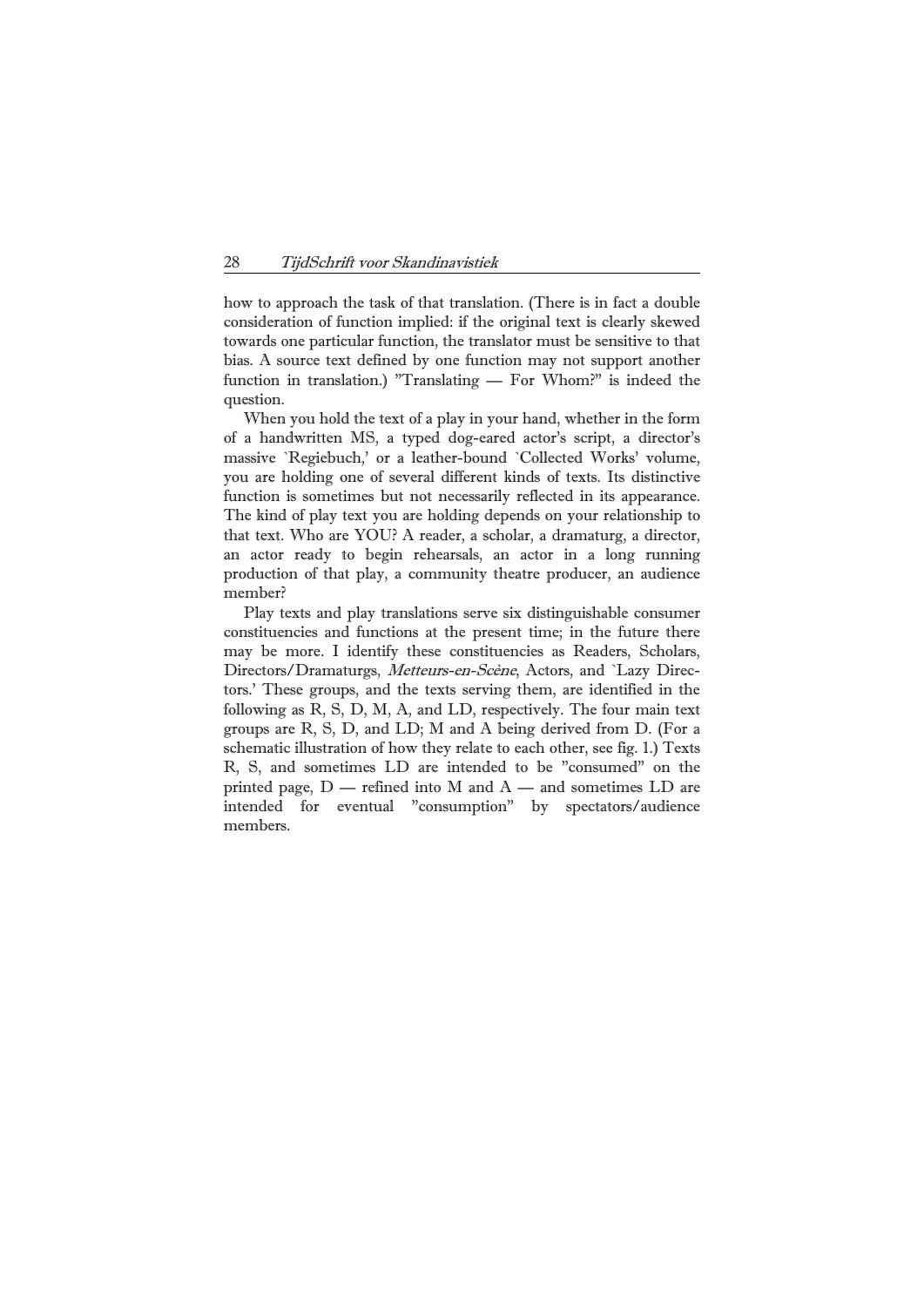# fig. 1 The six scripts/functions The `petals' arouns S signify the scholarly apparatus surrounding the text

 In the following I will address how the different groups are served by different kinds of scripts, what the scripts' distinctive functional features are, what happens in translation to so often confuse and conflate them, and why they cannot substitute for one another — in some cases absolutely not, in others preferably not. I will then offer some suggestions for clarifying the function of a play text and its translation so that theatre translators might better serve theatre, playwrights, and the theatregoing public.

 As mentioned above, the original language play text usually serves/supports all six functions (and more). No matter what its form — leatherbound volume, handwritten or typed MS, paperback — the Haupttext and Nebentext are the same, with the possible exception of the scholarly edition that may emend, restore, or otherwise enrichen the text by acknowledging contradictory authorial impulses.<sup>[5](#page-4-0)</sup>

 But when we are dealing with the translation of a play text, we find that the divergent functions put different stresses on the script and force it in different, even opposite directions, beyond the parameters of the original. For example, directors who feel that the author's stage directions limit the creativity of the production team often ignore and cut the Nebentext. Academics, on the other hand, may want to study precisely the Nebentext. One and the same translation can no longer contain/serve/support all the different functions. Consequently,

<span id="page-4-0"></span><sup>&</sup>lt;sup>5</sup>The term Nebentext is here used in Egil Törnqvist's expanded sense of all the play text aside from the spoken dialogue (Haupttext), in other words, not only in Roman Ingarden's sense of stage directions and acting directions. (Törnqvist, Transposing Drama [London: Macmillan, 1991], 10; Ingarden, Das Literarische Kunstwerk, 2nd ed. [Tübingen: 1960], 120.)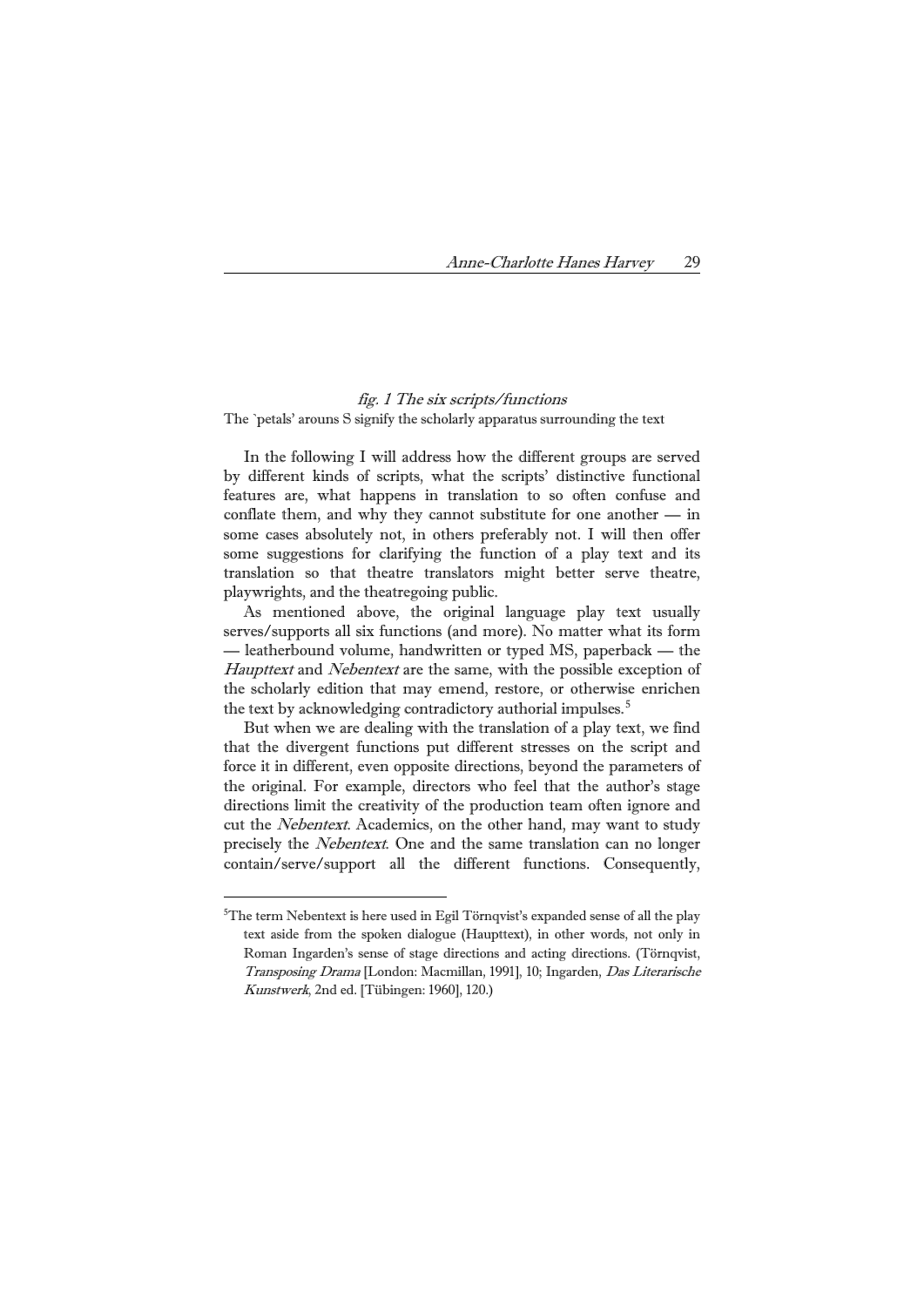translators had better know what function a particular play translation is supposed to serve before launching into a translation project.

 What, then, are the six functions, the six types of texts? What characterizes them? What happens to theatre text in translation to make it unable to support the divergent functions that were perfectly supported in the source language text? And how does all this effect the work of theatre practitioners?

 First, there are two polarities or spectra that all translators must confront and probably consciously align themselves with. One such polarity or spectrum is that from, at one end, Gogol's 'clear pane of glass' translation to, at the other end, the translation that advertises itself as a translation, sometimes to the point of exoticizing the material. The clear pane of glass is a translation that attempts to be totally invisible so that the text appears to have been written in the language, culture, and literary tradition of the target language. (Examples: translations of Shakespeare's iambic pentameter dramas into French alexandrines and Strindberg's substitution of Lamartine for Stagnelius in Père, his own translation of Fadren.)

 The second polarity is between, at one end, a text that is a finished work of literary art, and, at the other, a text which — to use Susanne Langer's term — is `commanding form' for performance, an incomplete work of art to be completed by other artists. A poem, a novel, or a play (that troublesome term again) can all be enjoyed by the reader as finished works of literature. But theatre is performance. Most play texts throughout history have been and are intended to be performed. (Some may have come down to us only as performance records, whether the impetus for that performance was a written `commanding form,' now lost, or unscripted improvisation. The point is that very little has been written that was not intended for future performance.) The translator must decide where on this spectrum between literature and `commanding form' a particular text falls. For whom is s/he translating, the reader or the theatre practitioner? Or maybe the scholar — the literary historian, the theatre historian, the sociologist, the anthropologist? Or is the placement on this spectrum itself perhaps to be called into question? Is it perhaps the translator's intent to have the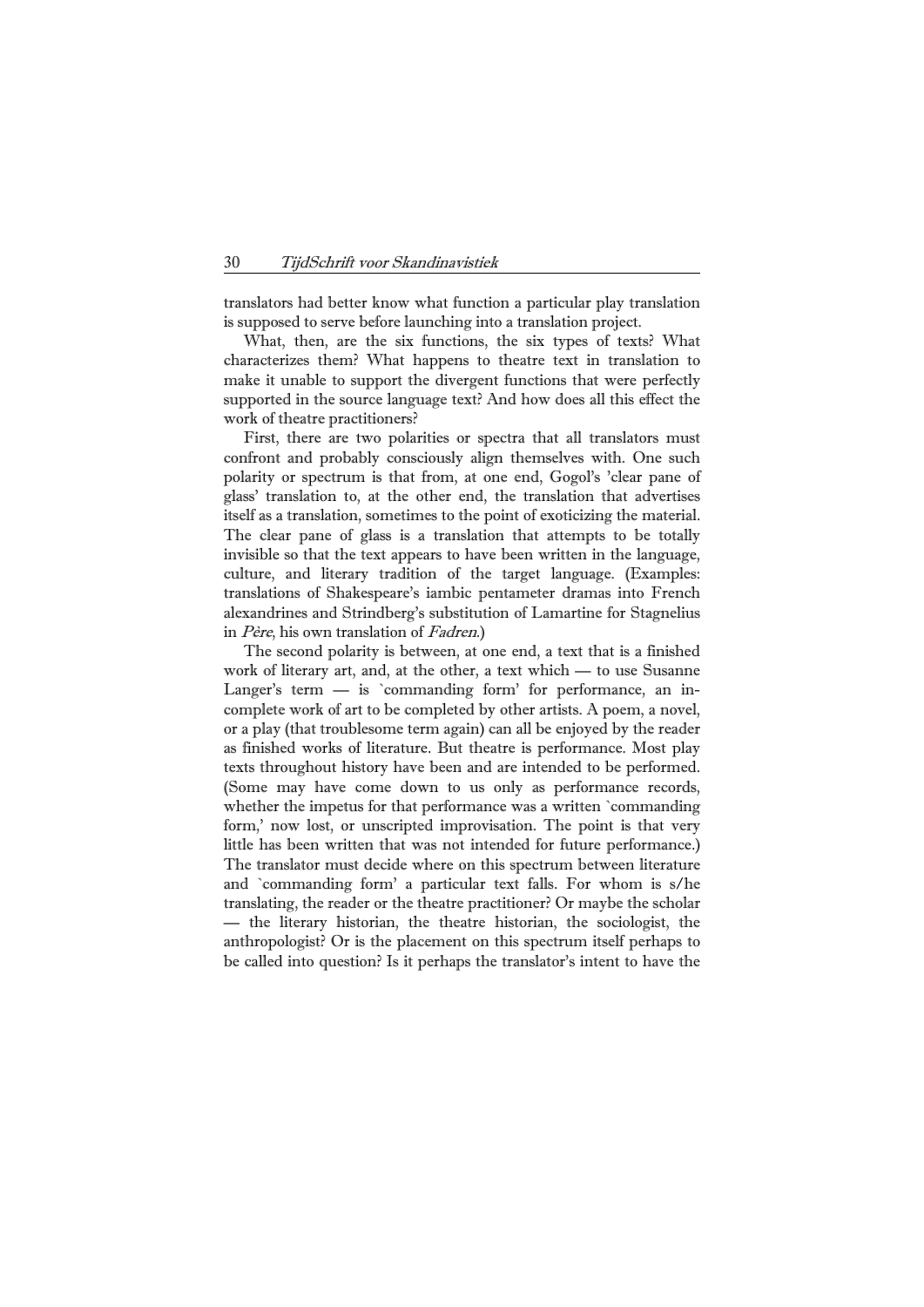target language text oscillate between or be simultaneously present at both ends, just like the source language text is able to be?

 In modern times, translators have usually come down on the side of the clear pane of glass (notable exceptions are, e.g., Bible translators). The translation should "read and sound as if it were an original work in English," to this day the editorial board policy of Modern International Drama.<sup>[6](#page-6-0)</sup> Recently, however, the clear pane of glass has increasingly been seen as colonizing or imperialistic, appropriating the foreign and not allowing it to exist on its own terms. Today many, like Jatinder Verma and Rustom Bharucha, argue for the value of preserving even emphasizing — a sense of `otherness.'

 The decision about which approach to take — literature or `commanding form,' clear pane of glass or exoticizing — is in part made by the function. If you translate R or S, you present a finished work to be read/enjoyed and studied/analyzed. If you translate D (M, A) or LD, you are producing variations of `commanding form.' (LD, which is always a record of an already mounted production, can be intended as `commanding form' for performance, or documentation of a particularly noteworthy production. Samuel French's `acting editions' are the first kind, Ingmar Bergman's script of Fröken Julie published by the Royal Dramatic Theatre of Stockholm is an example of the second.) The decision where to aim on the spectrum from clear pane of glass to exoticizing should, in the case of LD, D, and the latter's two offshoots, M and A, not be made by the translator but by the dramaturg/director and theatre practitioners. In the case of R and S, the translator should make the choice (it usually veers toward 'clear pane' for R and 'foreign' for S).

 The six texts/functions will be described, not in order of importance or creation, but in order of complexity of function.

 The first, R, the Reader's script, is intended for the reading public, the `armchair theatre of the world.' The translator produces a finished work of literary art. S/he makes all the choices that reach the text's `consumer,' the reader. In the 19th century, playwrights with a 'message', e.g., Shaw and Ibsen, begin to write plays aimed at readers

<span id="page-6-0"></span><sup>6</sup> Ed. George Wellworth, printed on the inside cover of each issue.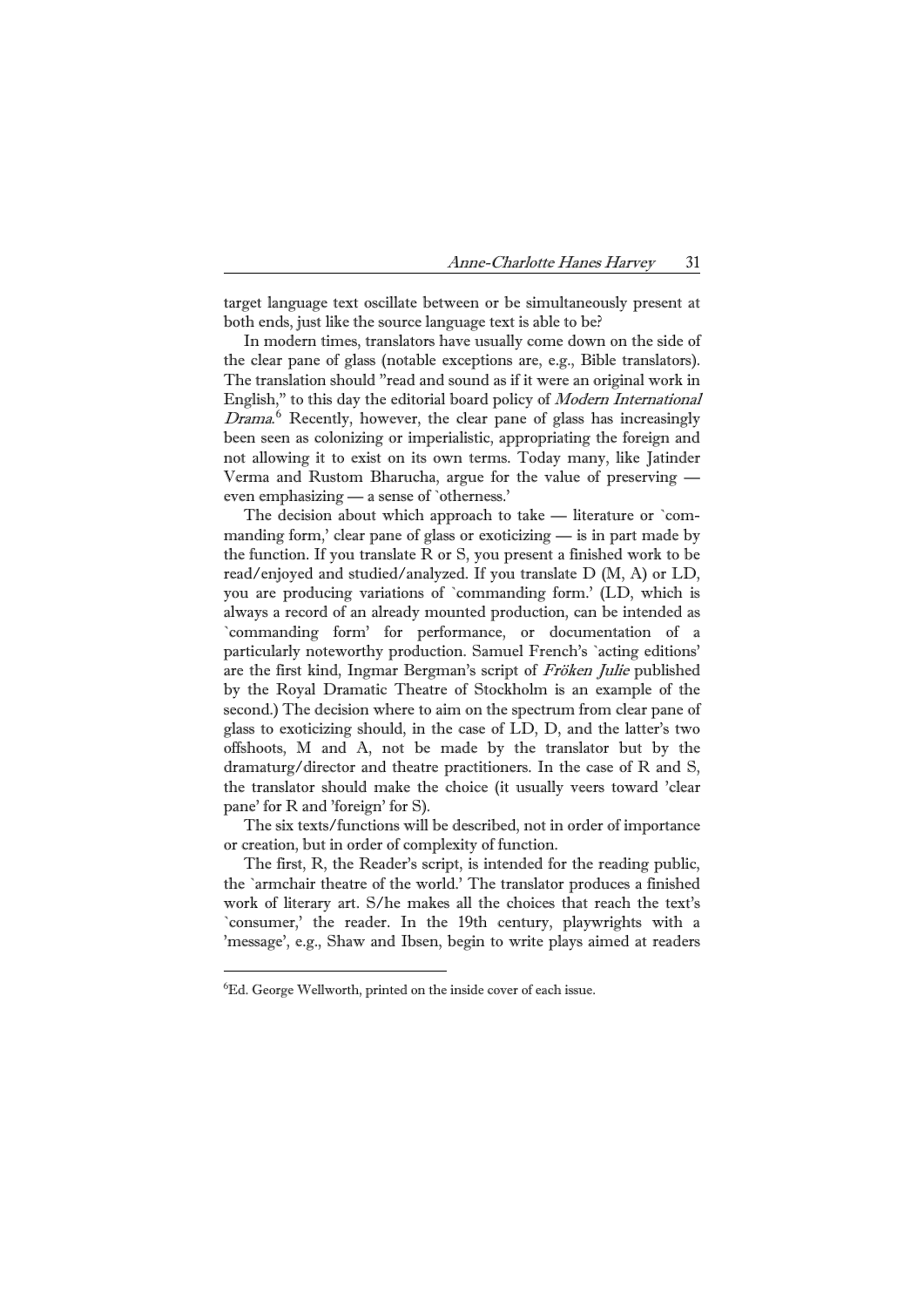<u>.</u>

as well as theatre practitioners. These are often characterized by a well developed argument and extensive *Nebentext*, directing the action and `painting' the scene for the reader, and lend themselves beautifully to translation R. Many directorial choices have been made — the detailed arrangement of the set, psychological nuances, intended effects of lines and actions — and the script is comparatively closed. Other playwrights, like Strindberg, tend to leave choices more open.[7](#page-7-0) Barry Jacobs perceptively suggests that this kind of 'vacuum' is horrifying to translators and stimulate them to quickly step in and `complete' the text.[8](#page-7-1) Strindberg's German translator Emil Schering goes one step further: he bows to the reader's anticipated response when he abbreviates and mercilessly edits Strindberg's texts because "en oavkortad publicering skulle förvirra läsaren genom en inte alltid motiverad långrandighet."[9](#page-7-2)

 Translation R will often be a clear pane of glass. It strives to be smooth and readable; the text should not get between the reader and the images created by the text. It tends to be heavy on *Nebentext*, aimed at giving the reader a full experience of the play. R also aims to be a sort of short-circuited, condensed, abbreviated, telescoped version of the process D-M-A(-LD) that a script undergoes in the theatre. The translator, in a sense, mounts a `production' in his/her head and records the choices in writing. S/he casts, rehearses, directs, and plays out the action, mediating between the source and the target culture. As

<span id="page-7-0"></span><sup>&</sup>lt;sup>7</sup>An exception is *Kristina*, in which Strindberg uses numerous and detailed stage directions, probably, as pointed out by Amy van Marken, not out of consideration for a reader but to help Harriet Bosse in her study of the title role. ("Strindberg's Kristina. En ny teknik," Studi Nordici 22 [1979], 165-76.) 8

<span id="page-7-1"></span><sup>&</sup>lt;sup>8</sup>"Bland amerikanska läsare och kritiker: Strindberg i översättning," August Strindberg och hans översättare, eds. Björn Meidal and Nils Åke Nilsson, Konferenser 33 (Stockholm: Royal Academy of Letters History and Antiquities and the Strindberg Society, 1995), 75-86; this ref. p.78.

<span id="page-7-2"></span><sup>&</sup>lt;sup>9</sup>Helmut Müssener, "'Det är synd om...' Strindberg och de tyska översättarna," August Strindberg och hans översättare, 25-34; this quote p. 29. (...publication of the unabbreviated text would confuse the reader with its not always justified longwindedness.) Unless otherwise noted, all translations are my own.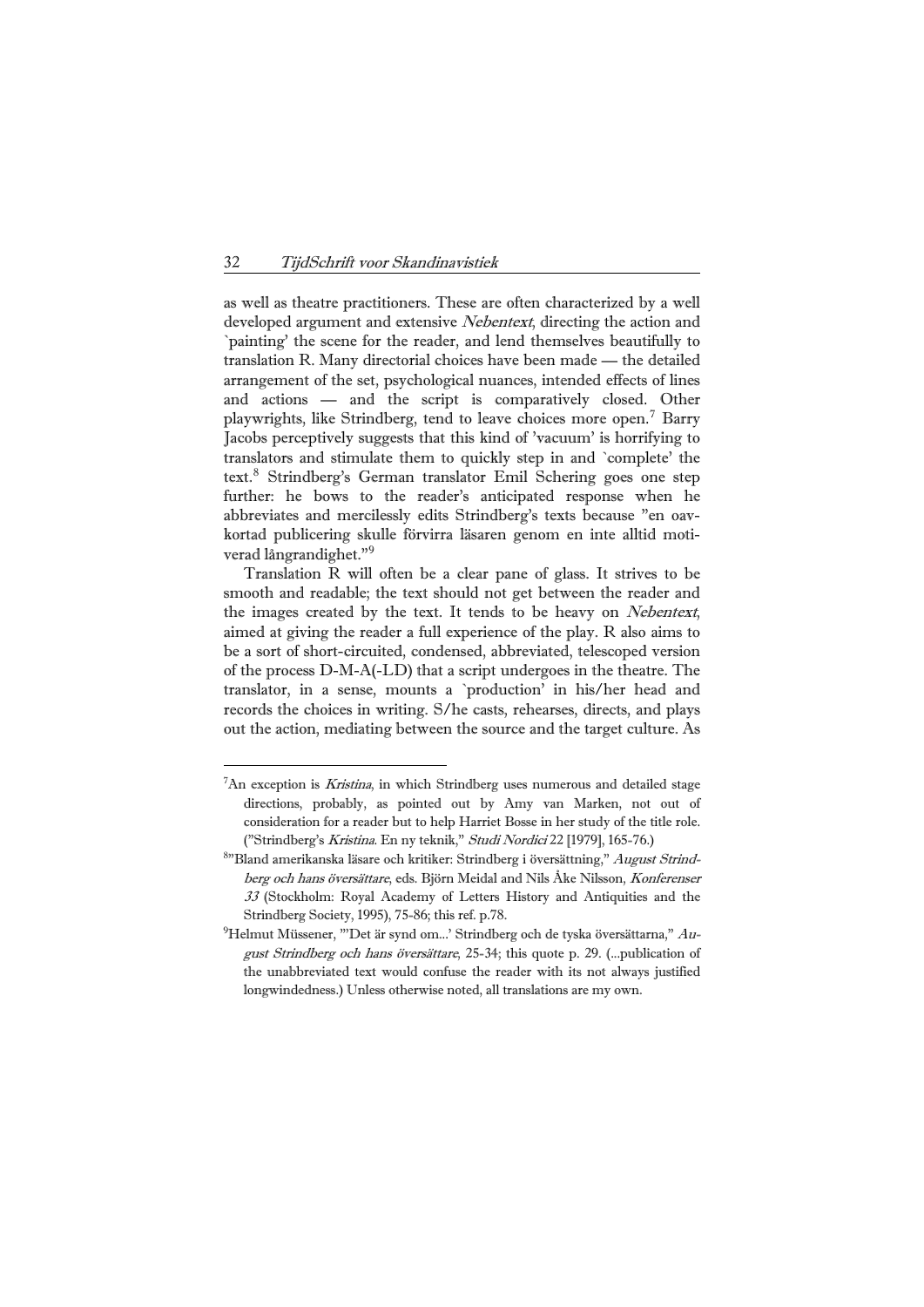the noted Ibsen translator Rolf Fjelde puts it, "Theatrical translation is a performing art, in which the multiple cast-of-one solitarily plays all the roles."<sup>[10](#page-8-0)</sup>

 R translations can do enormous service to playwrights by making them known. They can introduce a playwright to a particular culture. It is through his R translations that the British translator Michael Meyer has managed to introduce both Ibsen and Strindberg to the Anglo-Saxon world in such an effective way. But his translations can not be used as S, for scholarly research, nor do they serve well as D, a director's copy.

 The scholar's script, S, is the text used for scholarly study. In the source language, this is the one text that most frequently is published in a distinctly different — annotated, commentated — form parallel with the author's original. A good example would be any one of Strindberg's dramas in the new national edition. Though it may be consulted by a director/dramaturg or actor, neither the text nor the physical volume is primarily intended for theatre use. (For one thing, no dramaturg/director or actor is interested in carrying around a volume containing several plays when only one is being prepared for production.)

 The translated S strives — by means of extensive annotation and explication — to preserve, or provide access to, as many as possible of the original's reverberations, associations, and connotations, as evidenced in, among other things, the original text's punctuation, capitalization (if idiosyncratic), and variants. It strives to be an open text. If, e.g., a source language word or expression has two or three meanings and a number of connotations, these need to be somehow communicated, usually through a scholarly apparatus. The scholarly translation is therefore likely to be clumsy, cumbersome, and `unperformable,' though still the best text to study for someone who does not speak the source language. (One would think that any international Strindberg or Ibsen scholar should be able to study the sources in the original, but there are studies done all the way up to the doctoral level

<span id="page-8-0"></span> $10$ <sup>n</sup>Lost in Translation," *Theatre Communication*, Vol.6, No.2 (Feb. 1984), 1-4, this quote p. 4.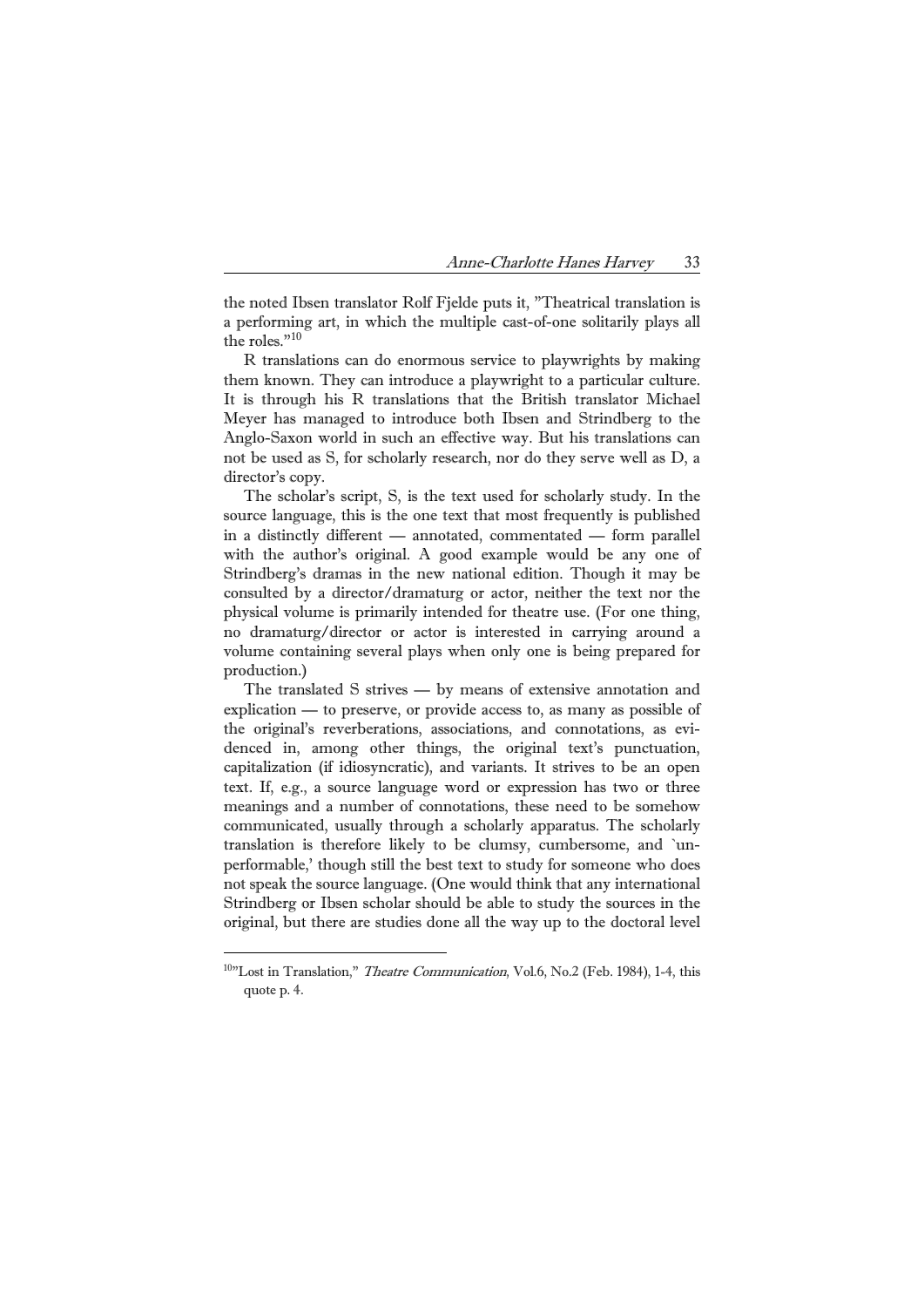relying on translations, especially of works from small language groups like Swedish and Norwegian.) A good example of a scholarly translation is the Oxford edition of Ibsen's dramas, edited by James McFarlane, which aims to make Ibsen's notes and drafts available to the non-Norwegian scholar.

 The third kind of play text, D, is likewise wrought to be read and studied — but not by scholars, by theatre practitioners, primarily Directors/Dramaturgs.

 Texts D, M, and A are actually all part of the same process, the `evocation' on stage or mise-en-scène. D is the starting point, the first text encountered by the director and his team, while A represents the words that eventually reach the audience in performance. Between D and A there may be an intermediary stage reflected in the concrete text M (M for Metteurs-en-scène), representing the choices made by the director and team before rehearsals begin with the actors. D, then, is the complete, optimally open text that the dramaturg/director should have access to, M the script that is presented to the actors at the first rehearsal as a result of pre-production choices, and A the final script, arrived at through the rehearsal process with the actors and heard by the audience. Some directors use D as M, allowing no pre-production choices to shape the text, others make deep cuts between D and M. In some productions, the director insists that no changes be made between M and A, in others the actors are invited to completely rewrite M.

 Like S, D should be as open as possible. D strives to preserve and present all options, all connotations, all reverberations of the original, since it is the raw material from which the dramaturg and director, informed by their vision, will shape first the working script M, the `commanding form' for the producing theatre team, and, from M, the words heard by the audience, A. Therefore the translator's task with regard to D is to keep doors open, not to close them.

 So why should directors not use translation S, the scholar's script? (They often do.) It is open, it is inclusive, it is informative.

 But there is a crucial difference between S and D: D is a text for performance and must pay attention to the constraints of a performance text. The ambiguity of the translation as performed must ap-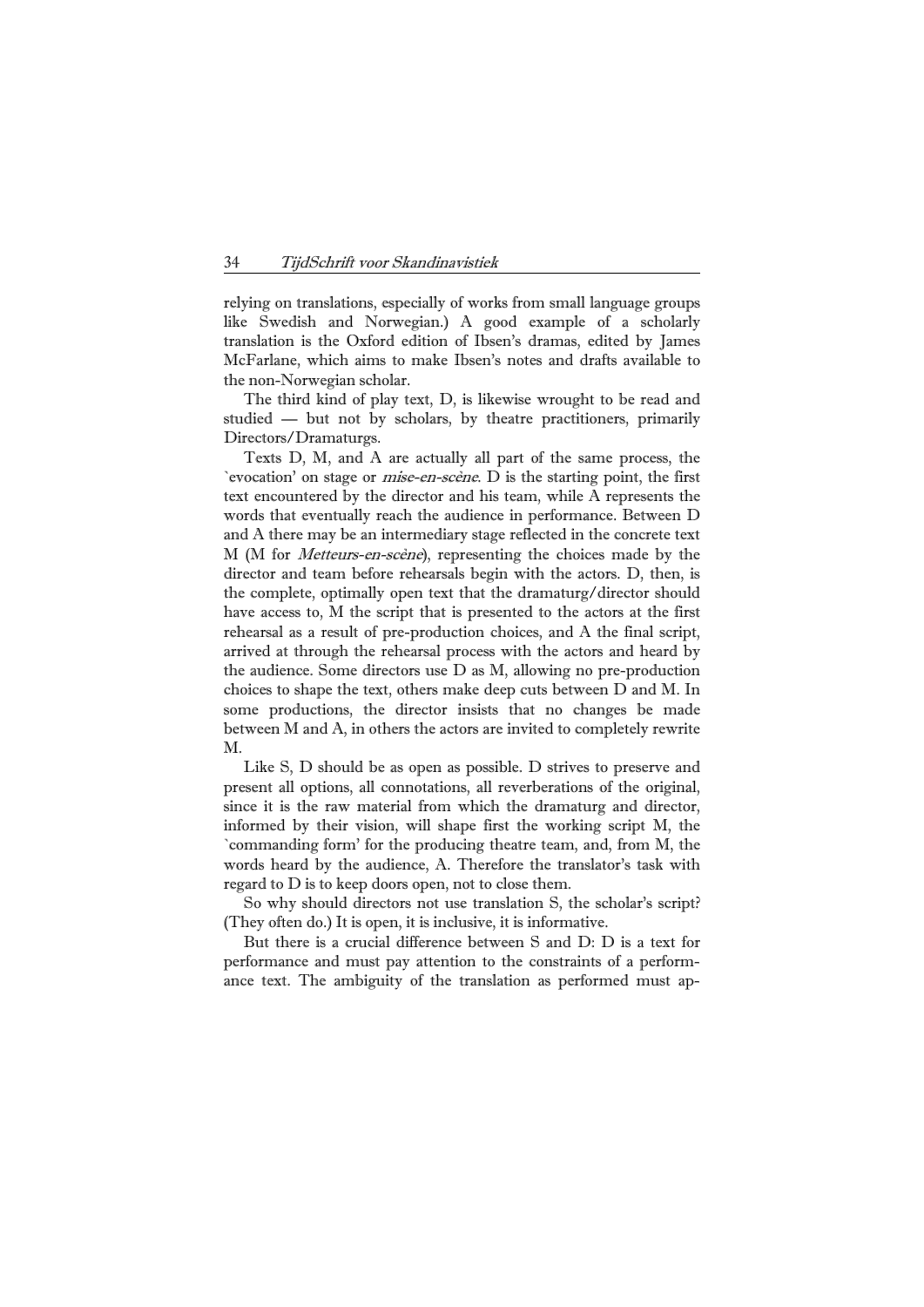proximate that of the source text, in other words, there can be no amplifying footnotes, no clarifying repetition in the *Haupttext*. The gestural implications of the punctuation and the sound/musical values of the *Haupttext* need to be observed and rendered. The musical values — duration, silences, meter, rhythm or stress patterns, long and short vowel sounds, repetitions, sound motifs with variations, even specific sounds — should all be as sensitive as possible to the original text, or, as Vitez puts it, "conform to the movement of the speech..." (128) An especially important value to preserve is duration, since most translation results in lengthening. (Duration is observed only in translations of libretti and song lyrics and, to some extent, dubbed film dialogue. Interestingly, Vitez credits his work as a translator to his early experience dubbing dialogue for the cinema.)<sup>[11](#page-10-0)</sup>

 Thus D, the dramaturg/director's text, combining the detail of S with concern for performative values, is the richest possible text, from which the director and production team, including the actors, will, through their collaborative creative effort, distill, arrive at, and realize their own 'evocation'. In D, Nebentext and Haupttext must be fully glossed, elaborated, and articulated. But in the process from D to A the text does a kind of disappearing act. Not counting the linguistic translation, there are two `interventions' on the way from D to A, the first between D and M, the second one between M and A. In both interventions the text is slimmed down by the choices made — choices informed by lexical values and musical values. M, the script handed the actor, often has little or no Nebentext. (The director does not want to confuse the actors by printing the playwright's stage directions; instead, new blocking and stage business are invented by the director and the actors.) The end result,  $A$  — the words spoken by the actors that reach the audience — obviously has no Nebentext, nor has it any of the didascalic features (punctuation, layout, typestyle, etc.) of the Haupttext. So A is the end result of that process, the gold you have

<span id="page-10-0"></span><sup>&</sup>lt;sup>11</sup>Future CD-ROM technology may allow interfoliation of original text, perhaps a facsimile of the original MS, with soundbytes in the original language to give a sense of the musical values inherent in the text.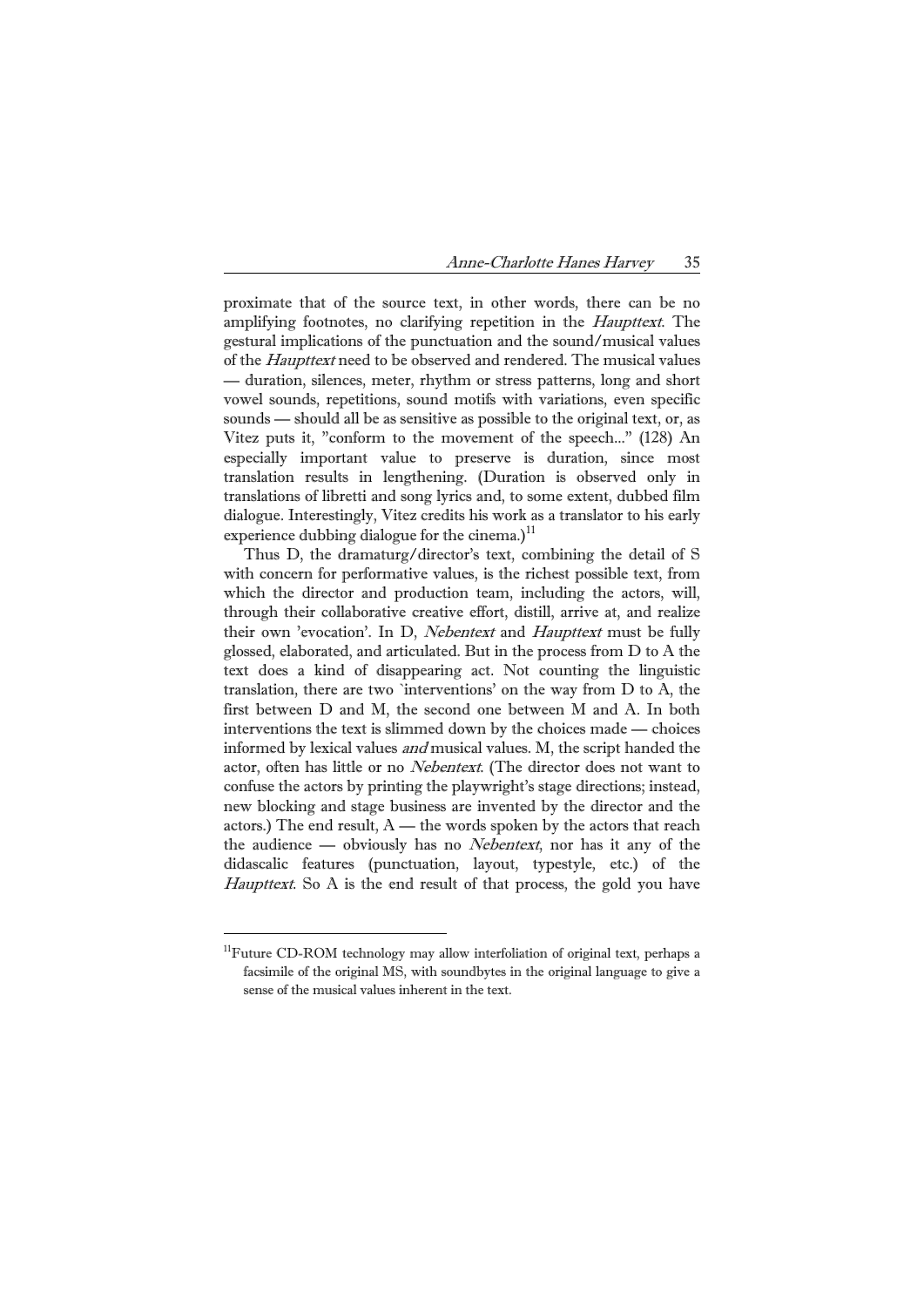sifted out, your text, specific to your audience, your theatre, your reception, your context.

 The LD, the `lazy director's' text, is a record after the fact of a production, consisting of A plus the reinstated, expanded Nebentext from D, but also incorporating expanded stage directions, a complete list of stage properties used, lighting effects, scenic arrangements, floorplan — all the solutions that were arrived at through the directorial concept and hard work of a specific production team. This text is the so called `acting edition' — best known through the theatre publishing giant Samuel French. LD is quite closed, as it represents the final stage in a process of choices, and is there to be read and imitated. The director who uses LD mimics another production and shortcuts the whole creative process — which, judging from the popularity of LD scripts, is standard procedure in the US. It is also an `invisible' practice: I have only found one critical discussion of the difference between using the original published script (R) and the acting edition (LD) of a play.<sup>[12](#page-11-0)</sup>

 LD has limited value as a production script in that it prescribes solutions and limits creativity. But as a record of a specific production it has potential value as a scholarly resource, a partial record ideally supplemented by other records (sound recordings, videos, films, photographs, etc.).

 Now comes the problem: in the `real world' these six texts — R and LD quite closed, S and D wide open, M and A closed — are all being used indiscriminately, replacing each other. Or, rather, only one of them tends to be published and is therefore made to serve all the functions. As publishers favor money and mass production, the text with the largest potential sales figures is published. This is not the painstaking S, certainly not the cumbersome D also geared to performance values, nor the dialogue-only script A customized for Theatre X. It might be LD, which can be pitched to lazy directors,

<span id="page-11-0"></span><sup>&</sup>lt;sup>12</sup>Geoffrey Borny, "The Two Glass Menageries: An Examination of the Effects on Meaning that Result from Directing the Reading Edition as Opposed to the Acting Edition of the Play," Page to Stage--Theatre as Translation, ed. Ortrun Zuber-Skerritt (Amsterdam: Rodopi, 1984), 117-136.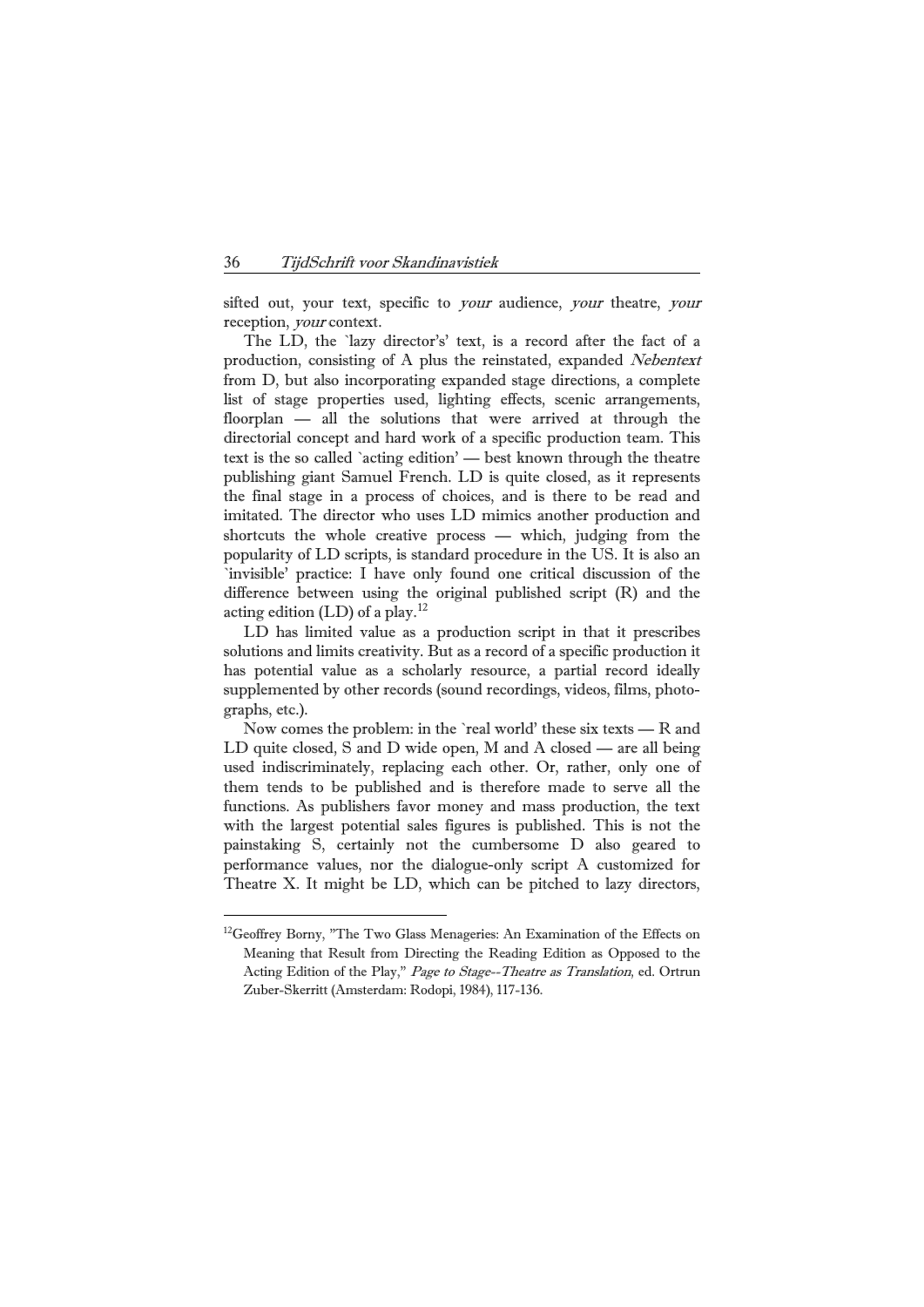community theatre groups, and theatre students. But it certainly is R, with its potential readership in lecture halls and millions of armchairs which can be tapped through textbook presses and reading circles like the Fireside Theatre Book Club. Publishers, along with literary academies and general readers who are not theatre practitioners or scholars, prefer and reward R. Some translators deliberately shape their scripts as R to make them more publishable, even if the translation was commissioned by Theatre X as a D. So the printed R becomes the only translation easily available, and is then plugged into the other functions — with varying, sometimes disastrous, results.

 Disastrous, because no translators specify what kind of translation they are actually providing. Disastrous, because the `consumer,' who does not speak the original language, has no way of knowing what he is actually `buying.' In Harry Carlson's translation of Miss Julie, he reintroduces Miss Julie's scar (given her by her fiancé before the play begins) which Strindberg had cut when readying the MS for publication. What kind of text is Carlson's translation? If Carlson himself were using his text as a director's script for production, it would, combined with his own extensive knowledge of the original, serve as a D, a director/dramaturg's script. But when it is presented as a printed fait accompli to a director without Carlson's background, it is closer to an R than a D. It is certainly not an S, nor an A. Michael Meyer's translations are likewise R. So are Evert Sprinchorn's: they elaborate, explain, and lengthen the text — Sprinchorn's translations are almost 50% longer than Strindberg's originals. (Note that elaboration is not the same as repetition, formally or psychologically. Translators often elaborate and fill out, yet leave out simple repetitions — even when the point is as much the repetition as what is being repeated.) These R translations are easy to understand. They may be illuminating to a director and enjoyable to read, but if they are used on stage the actors end up `chewing cud,' for Sprinchorn pays little attention to duration and other musical values.

 Are there any open D translations available in print? Could someone who does not speak Swedish or Norwegian and wanted to direct, e.g., Miss Julie or Hedda Gabler, find an open director/dramaturg's translation anywhere? Every director of a classic, foreign play should have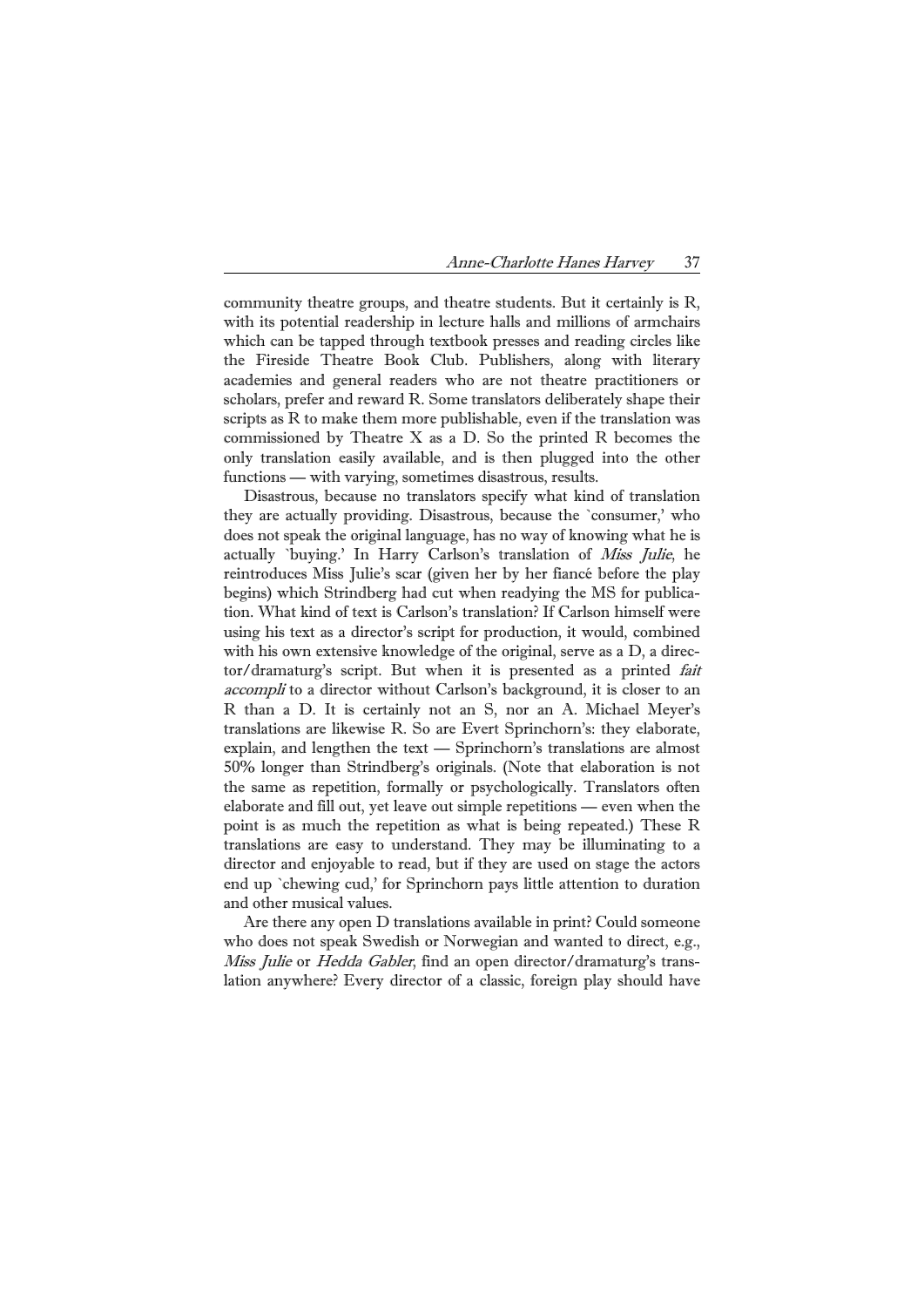access to this kind of open, rich text. But though a certain demand may exist for a D translation of, say, *Miss Julie*, that text would be too expensive to produce commercially, too specialized, too unwieldy, and of limited appeal to armchair audiences. The D translation has no existence independent of production. It is commissioned by a theatre or director as the need arises, created anew for each new production, ideally by a dramaturg/translator working together with the director. The open D translation exists only to be closed — gently, and on stage.

 There is a certain advantage to a translator in making an impermanent D (and the subsequent M and A scripts) rather than an R, S, or LD. The appearance is not crucial, the quality of paper and layout unimportant.<sup>[13](#page-13-0)</sup> And the language dares to be exotic, irregular, and peculiar, while any script that is published is subject to editorial normalizing.

 The question of longevity, intended permanence, is crucial. The more permanent, the more institutionalized, the more prestige-laden the form of the script, the less it is likely to support live theatre. The more ephemeral, the more transient the script, the closer it may be to the true nature of theatre. And as Vitez points out,

It is just this which characterizes translation: the fact that it must be perpetually redone. I feel it to be an image [...] of theatrical Art, which is the art of infinite variety. Everything must be played again and again, everything must be taken up and retranslated. (124)

 The narrowing down of D and refining of it via M often results in an acting text A that dares be quite irregular on the page, quite exotic, not at all a clear pane of glass, and yet works well on stage. This

<span id="page-13-0"></span> $13$ Nobody wants to print an unwieldy, impermanent D used by a handful of people, or a slimmed down A, which exists in maybe 20-30 copies, is carried and marked up in rehearsal, set aside when it is memorized, and discarded when it has served. An occasional D maybe preserved. One or two A copies may be archived. But printed? No. Such is the fate of directors' promptbooks and actors' scripts.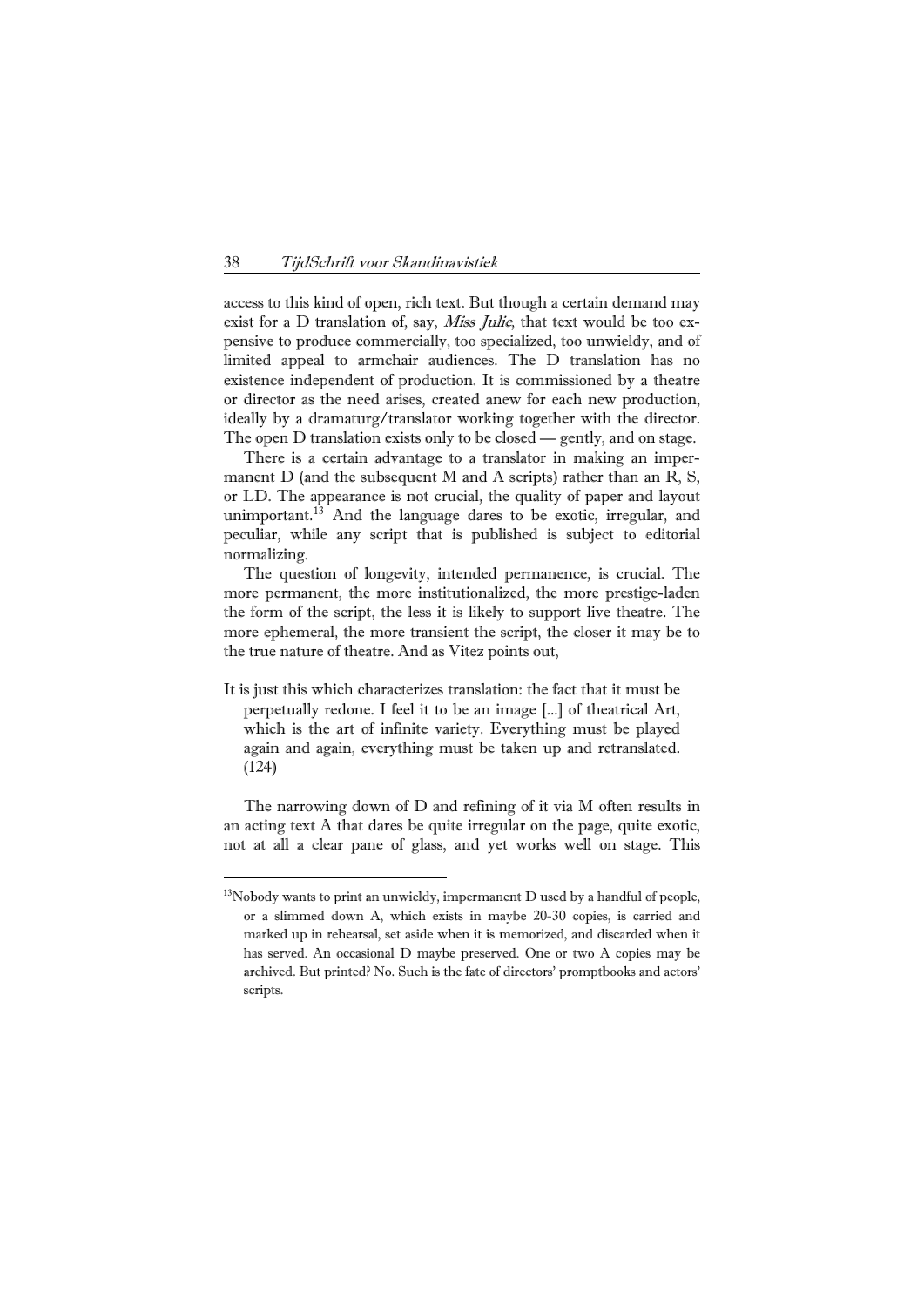seeming paradox is explained by the well-known fact that communication on stage is about 9/10 gestural, i.e., non verbal, with only 1/10 carried by the actual words spoken. As long as the actors, guided by the director, have accessed the full range of subtextual options, have explored all implications, ramifications, and reverberations and made their choices, those choices and that exploration will inform the way in which the characters speak the simplest, sparest words. We all know how bare a plain "yes" or "hello" or "come here" can look on the page, yet how rich and loaded it can be on the stage. Therefore, if the director and actors have had access to the context and subtext — the 9/10 of the iceberg — then the words themselves — the 1/10 above the surface — will be informed by the unseen 9/10s. You can afford to have words in your A dialogue that at first glance appear cryptic, laconic, abrupt, reduced, simple, peculiar, irregular, awkward, obscure, and yet be clear and rich. In the dialogue which would be considered strange and unacceptable by editors of printed text, you can capture and preserve values which work on stage because the subtext is true and the text is amplified by other sign systems. It is psychologically true, it is aestethically true, it is metaphorically true, it is consistent with the vision of the whole that the director has arrived at. Therefore you can, on stage, 'get away with' having Kristin in Miss *Julie* addressing Jean with "he", using the third person address, even though you could not get it past an editor into print.

 But, you object, that is not good English! You cannot do that! Yes, you can. In fact, you can do it on stage and nobody will even notice if it is done with a full understanding of how it functions. You can utter a lot more peculiar, `exotic,' spare things on stage than you can in print when you know the subtext and there is a larger context for what the characters say. Many Strindberg and Chekhov translations end up being extremely wordy because the translator is afraid that the reader — the director as reader — will not understand the text's ramifications, reverberations, and associations. And so the translator elaborates, clarifies, and makes sure that the reader gets `the point.' The rich material from the 9/10 below the surface is loaded into the 1/10 tip of the iceberg, swelling it and making it top heavy. Meanwhile, the translator has missed the point of the repetition, the brevity of the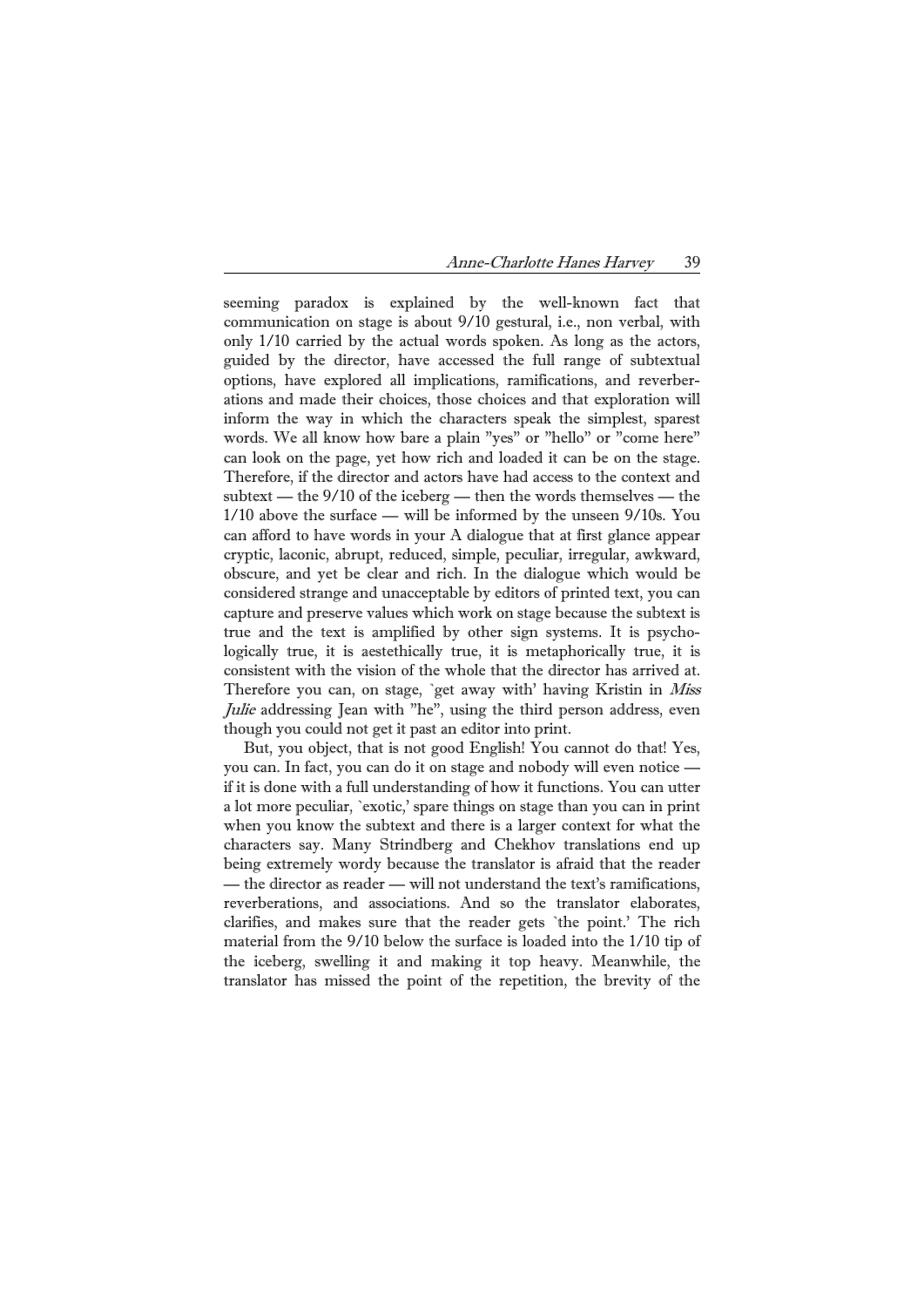utterance, the nature of the exchange, and the musical values of the language.

 What the director gets to work with is a long wordy line which over-clarifies and spells out the subtext instead of implying it. While the line may serve to inform the director (impressing on him the translator's vision), it does not serve the actors who must speak that "straw-in-the-mouth,' as Sir Laurence Olivier used to call it.<sup>[14](#page-15-0)</sup> It is redundant spoken on stage, and ultimately does not serve the production. Instead the translator should capitalize on the deictic nature of theatre dialogue and load in some of the gesture of the scene from the verbal 1/10 (dialogue) to the gestural 9/10 (implied by dialogue and Nebentext).

 Although the translator may lengthen the text in the process of trying to explain and fill it out, s/he does not necessarily allow choices to exist. S/He will first make choices for you, then elaborate on the ones made. (It's like closing all doors but one and then decorating that one instead of leaving all doors open and undecorated.) The director should have a full menu of choices out of which s/he can distill a text recapturing the original dialogue's musical values and speech acts (sparring, interrogation, attack, caress, etc.), i.e. Vitez' "movement of the speech." How may this be achieved?

 An open script can become a closed script, but a closed one can never become an open one. The closed is closed, the choices have been made. The director makes his mise-en-scène choices on top of the ones made by the translator, while the choices inherent in the original are not available to him — the doors open in the original have been closed. Choices made by the translator are crucial, cuts irretrievable. As Kjell Amble puts it,

If the stage director [...] feels impelled to indulge in a little face lifting in order to enhance a foreign playwright's appearance in front of a domestic audience, we realize that no amount of plastic surgery can restore to truthful communication what the translator has

<span id="page-15-0"></span><sup>&</sup>lt;sup>14</sup>Michael Meyer, `Strindberg in England,' *Essays on Strindberg*, ed. Carl Reinhold Smedmark (Stockholm: J. Beckman, 1966), 71.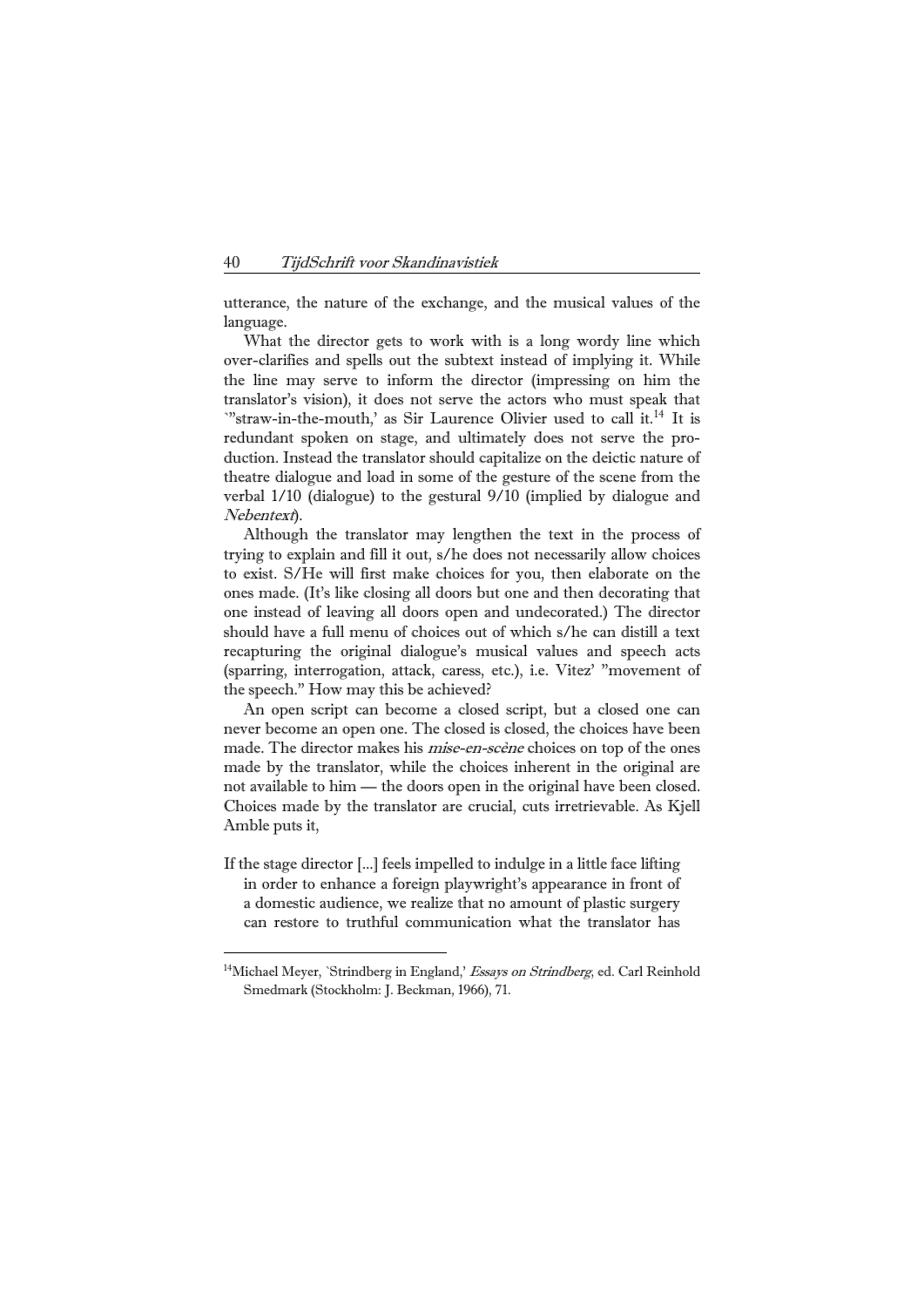committed to extinction by amputation, and it is precisely for the reason that his cuts are so final and irrevocable and robs the director of information which, if he had it, might conceivably influence his interpretation, that the translator's concern ought to be to preserve the original in its entirety in order to give the director more to go on. [...] Let not the translator, however well intentioned, cut away parts of the original, for no amount of cosmetic surgery can restore what has been removed by amputation.<sup>[15](#page-16-0)</sup>

 Many features of Strindberg's language are vulnerable to obliteration in translation, e.g., his inventiveness, tautness, grammatical fluidity, concrete metaphors, and "ryckiga, ständigt spårväxlande Strindbergsrytm."[16](#page-16-1) One feature which is routinely irretrievably cut — and need not be so — is his idiosyncratic punctuation, particularly in R and LD, translations edited by literary editors who insist on correct grammar and syntax and normal punctuation. If the translator has not already normalized the punctuation, the editor will. So the director ends up losing the direct insight into Strindberg's directorial mind that the script could have provided. Part of Strindberg's text is how the characters speak, and part of how they speak is indicated by the punctuation. The fact that the punctuation is so idiosyncratic is a clear indication that it is meaningful. If it were fairly normal, occasional oddities might be dismissed as carelessness on Strindberg's part. But it is so consistently outrageous that it betrays a temperament and charts emotional states and thought processes. It is a map of the characters' (and Strindberg's) inner landscape, a map obliterated by the normalizing editor, who in turn is guided by a reading public that does not wish to be confused by questions ending in exclamation marks. $^{17}$  $^{17}$  $^{17}$ 

<span id="page-16-0"></span><sup>&</sup>lt;sup>15</sup>Kiell Amble, 'The Spirit of Ibsen: Problems of English Translation in Three of His Plays,' Ph.D. diss., Northwestern University 1964, 268.<br><sup>16</sup>Nils Svanberg, *Svensk stilistik*, 2nd ed. (Stockholm: C.E.Fritzes Bokförlags AB,

<span id="page-16-2"></span><span id="page-16-1"></span><sup>1954), 119. (...</sup>the fitfull, continually track-changing rhythm of Strindberg's.)  $17$ Kerstin Dahlbäck discusses Strindberg's punctuation though not as a directorial aid. (Ändå tycks allt vara osagt [Stockholm: Natur och Kultur, 1994], 190-93.)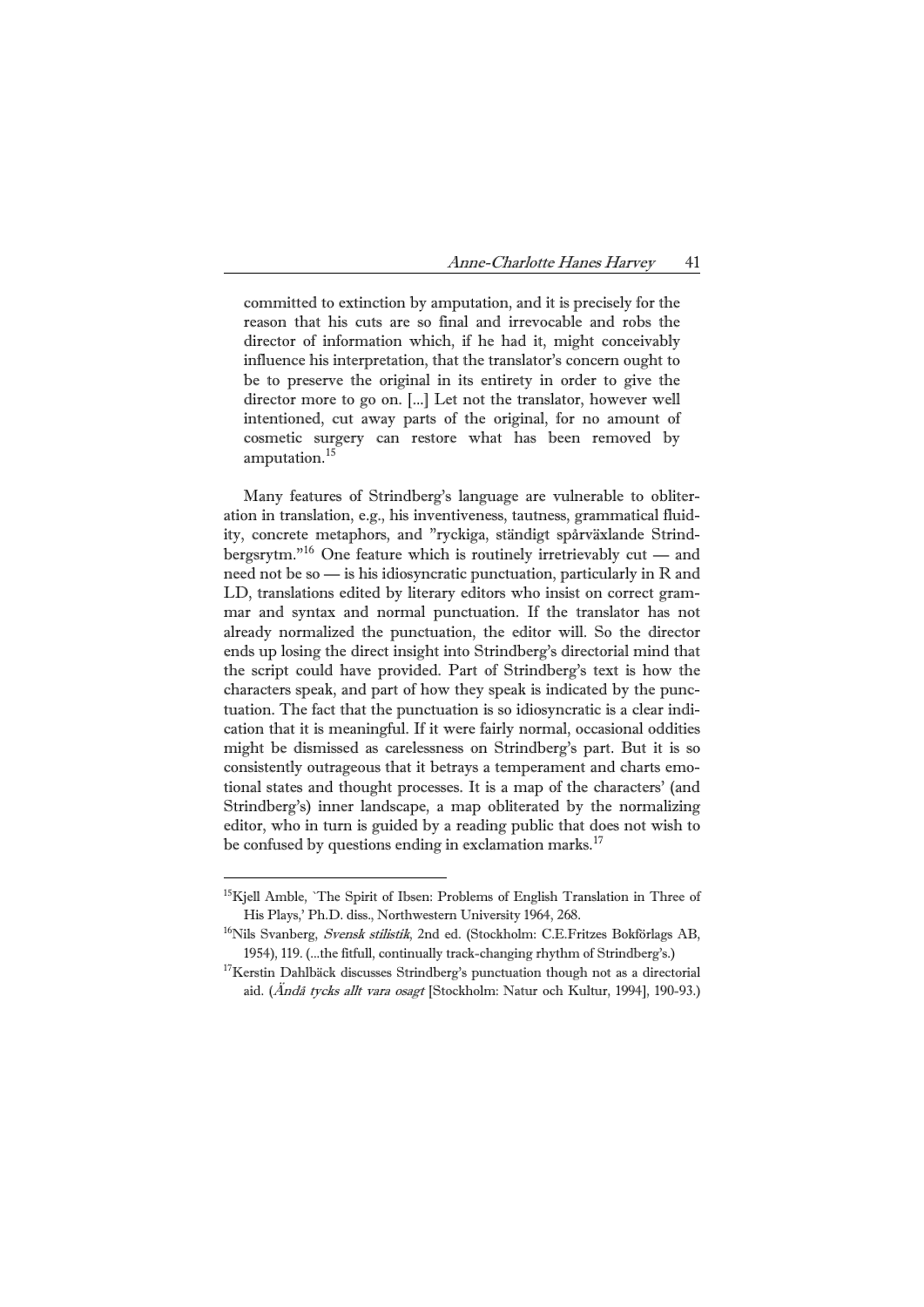1

 A relevant observation about the directorial function of Strindberg's punctuation and at the same time evidence that a play translation is assumed to have multiple functions is offered by Barry Jacobs, who observes that "det är uppenbart att han [Strindberg] avsåg att antyda både tempo och tonfall genom valet av skiljetecken," yet continues,

Ett speciellt problem utgör de många utropstecknen hos Strindberg, eftersom de endast ibland tyder på ett upprört sinnestillstånd och därför oftast bör återges med punkt. De flesta här anförda översättningarna förstör tonen genom ett alltför rikligt [i.e., Strindbergian] bruk av utropstecken.<sup>[18](#page-17-0)</sup>

The number of exclamation points can be seen only by a reader. But the director as reader or the actor as reader would presumably welcome Strindberg's exclamation points, and only the reader as reader would share Jacobs' annoyance. For whom does Barry Jacobs suppose the translation is intended, a director (actor) or a reader? Is the translation a D, an A, or an R? It clearly cannot satisfy the needs of a director and a reader at the same time. Some texts must be as open as possible, others should be closed and finished.

If a play's *mise-en-scène* — in the sense of realization on stage — is a narrowing process, it is clear that a later script cannot serve an earlier function: M cannot serve as D; A cannot serve as either M or D; and

In my unpublished paper "Strindberg's Punctuation: Code with Gestural Implications?" (presented at the X International Strindberg Conference, University of East Anglia, 1990) I argue for a reading of Strindberg's punctuation influenced by the approach of Neil Freeman to Shakespeare's First Folio. Also Ibsen occasionally uses irregular punctuation, e.g., to express Hedda's inner state in *Hedda Gabler*.<br><sup>18</sup>"Bland amerikanska läsare och kritiker," 84-85. (...it is obvious that he intended to

<span id="page-17-0"></span>suggest tempo as well as tone of voice by his punctuation choices. [...] A special problem is Strindberg's many exclamation points since they only sometimes indicate an excited mental state and therefore most often should be rendered as a period. Most of the translations quoted here destroy the tone by too liberal an application of exclamation points.)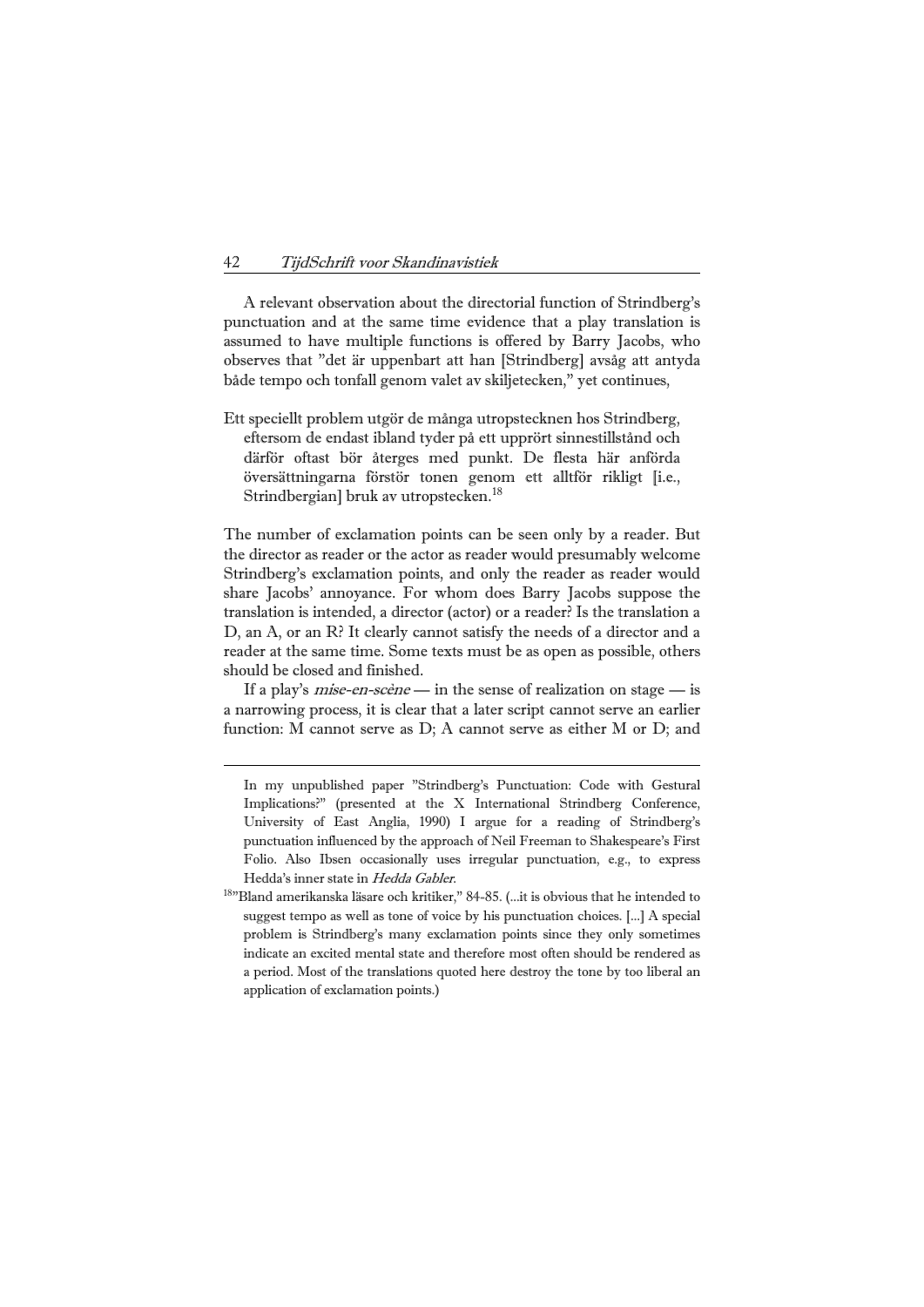neither A, M, nor D can serve as R or S. LD cannot serve as A, M, or D for the production which it is documenting, nor can R or even S serve well as D. Texts should not substitute for each other: some must be as open as possible, others should be closed and finished. We know that the director/dramaturg needs a maximally open script. But translation itself is making choices, closing doors, narrowing options. What to do?

 One solution is to study the transmission path of a play from author's `vision' to recipient's mind to see how one can minimize gaps in the transmission and give the director maximum choices. (The assumption here, unspoken and unexamined also by Pavis, is that maximum access to the author's `intention' is desirable.) The most complex path of transmission from author's vision to recipient's mind is the one via a director/dramaturg who reads the text with a team of theatre workers and creates a production script, which is communicated through a concrete *mise-en-scène* to a receiving body (the audience). (See fig. 2.) (This is the only path of transmission that concerns Pavis. This scheme is similar to Pavis' though he pays most attention to what happens between D and M, in his terms T1 and T2. He is not interested in the difference between R, S, and D, nor in the nature of  $LD<sub>19</sub>$  $LD<sub>19</sub>$  $LD<sub>19</sub>$ 

fig. 2 Director's script

 $(0)$  = the original script; dotted lines = intervention, break in communication, often displacement in time and space, message carried by script alone)

<span id="page-18-0"></span><sup>&</sup>lt;sup>19</sup>'Toward Specifying Theatre Translation', esp. 138-42.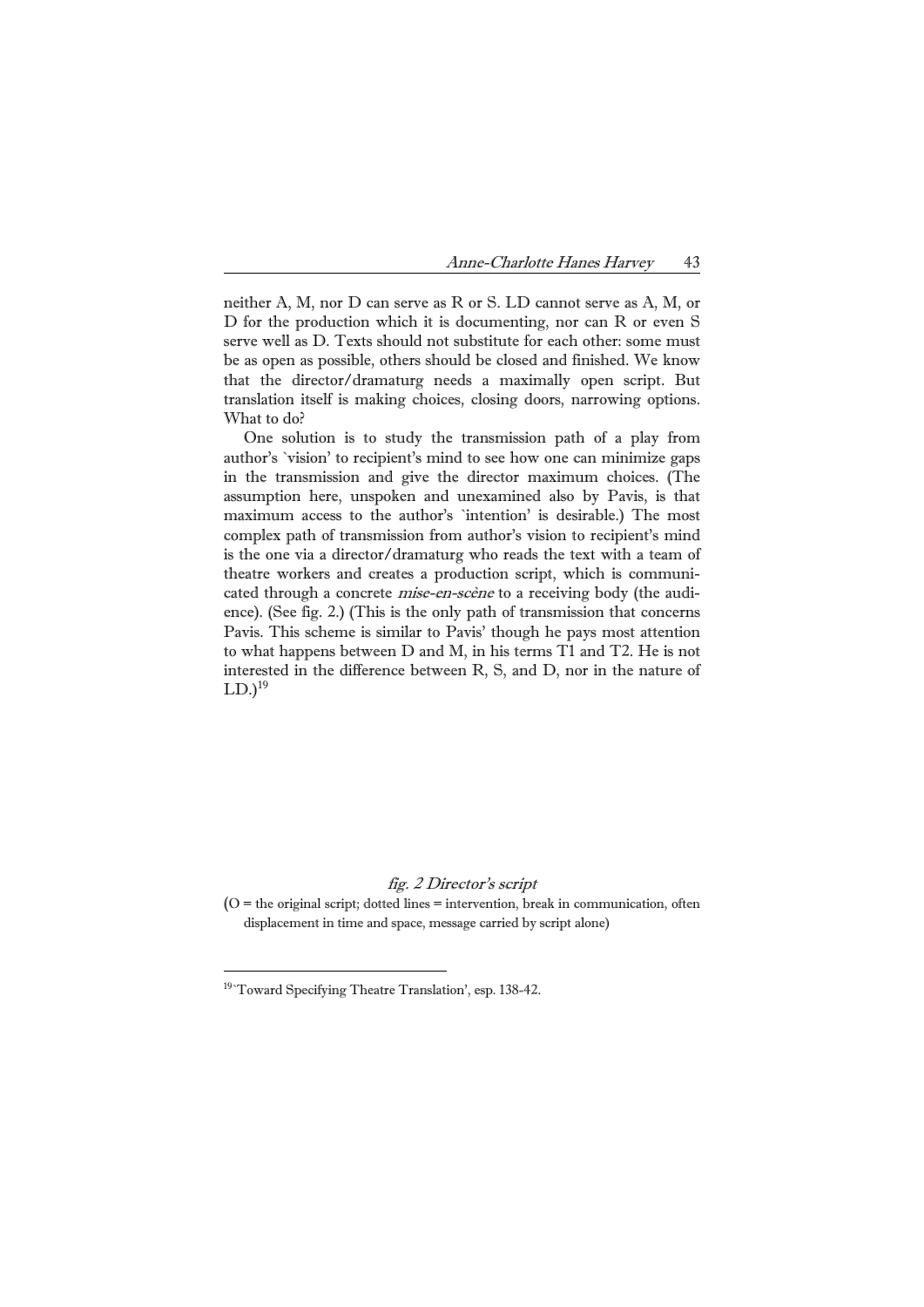The same transmission but of a translated text looks like this:

#### fig. 3 Director's script, translation

 $O =$  the original script

 $D$  = translated script given to director/dramaturg

M = script given to metteurs-en-scène by director

 $A =$  final version of *Haupttext* reaching audience in performance

The `clouds' above O and D represent what Pavis calls the mises-en-jeu of the original and the translated texts, their butting heads the locus of the act of translation. The translation is not lexical, not word to word. The translator maintains two cultural spheres in his head and transfers the mise-en-jeu from the original world to the target world, then downloads it into words of the target language.

How can this *mise-en-jeu* be made accessible to the director/dramaturg before it is downloaded into words, i.e., how can the director/dramaturg have any say in the shaping of the translation? And how can the translator be guided by the intended production constraints and concerns (including the director's vision)? How can one avoid the interventions? The answer is suggested by studying the two models (figs. 2 and 3): by conflating the two steps.

The picture will then look something like this: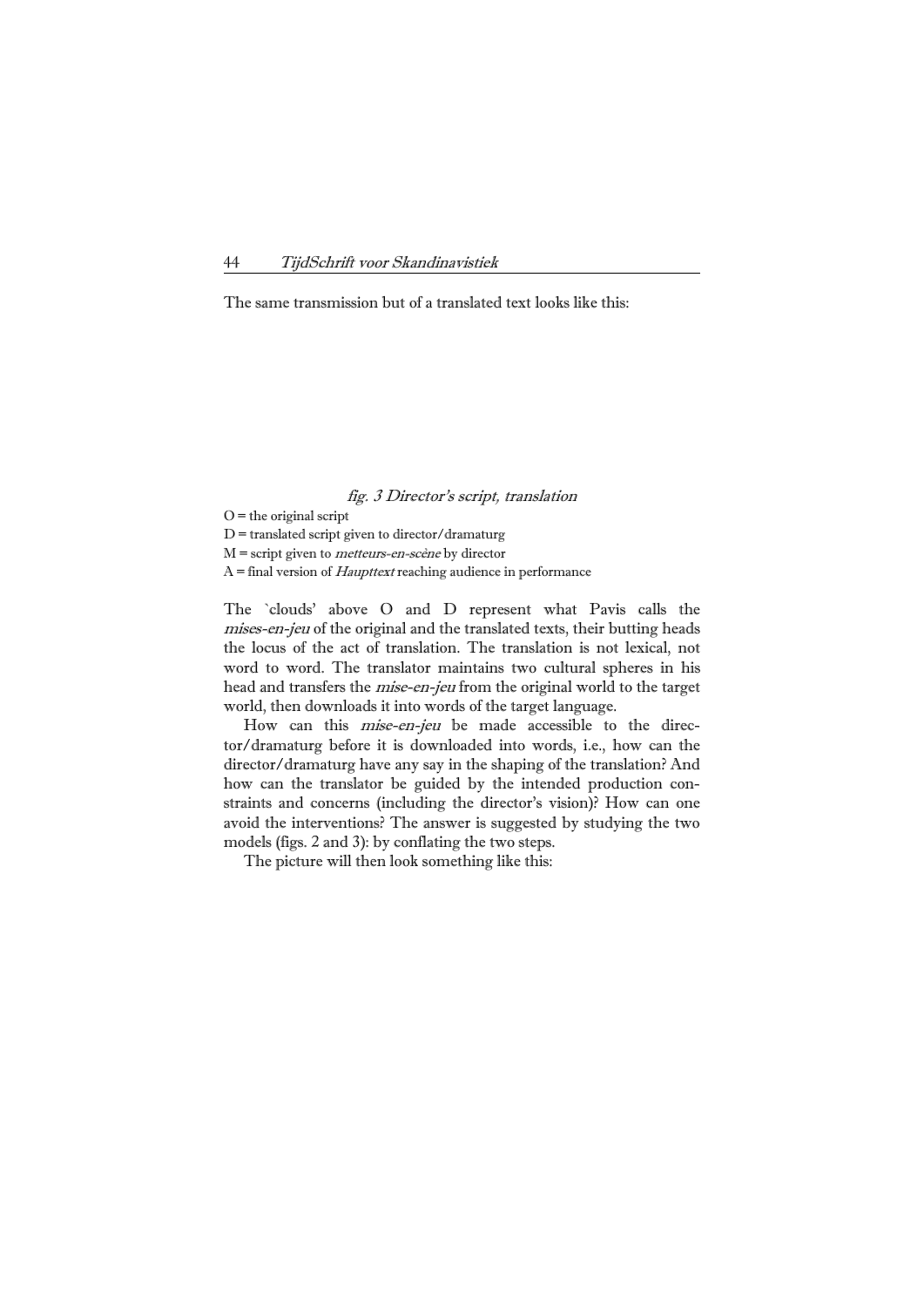# fig. 4 Director's script, translator/dramaturg/director

The conflation is achieved by the translator working with the direc-tor/dramaturg.<sup>[20](#page-20-0)</sup> The director receives and generates impulses as part of the translator's mises-en-jeu. The translator's choice-making is guided by the director's vision, and the director's vision is informed by the translator's presentation of the possibilities inherent in the mises-en-jeu. In practical terms, the process is laborious and time consuming and progresses in a "two steps forward — one step back" shuffle. It is expensive and requires the presence of a dedicated, skilled translator at each preparation of a director/dramaturg's script of a foreign language play.

But by conflating the two steps we have:

- —eliminated one intervention/narrowing, namely the step before the text reaches the director;
- —made the translator, dramaturg, and director work together, jointly making the choices resulting in the script;
- —allowed the translator to close the script more than usual;
- —reduced the `foreign-ness' of the script to the director;

—informed and enriched the director's vision;

—customized choices for this particular production.

My recommendations, then, based on the scheme above, are:

1)Each play translation should be function-specific.

<span id="page-20-0"></span> $20$ The translator can of course be a translator/dramaturg, and the director can be both dramaturg and director. Occasionally, one and the same person may serve all three functions. In these cases, the steps of the process are naturally conflated.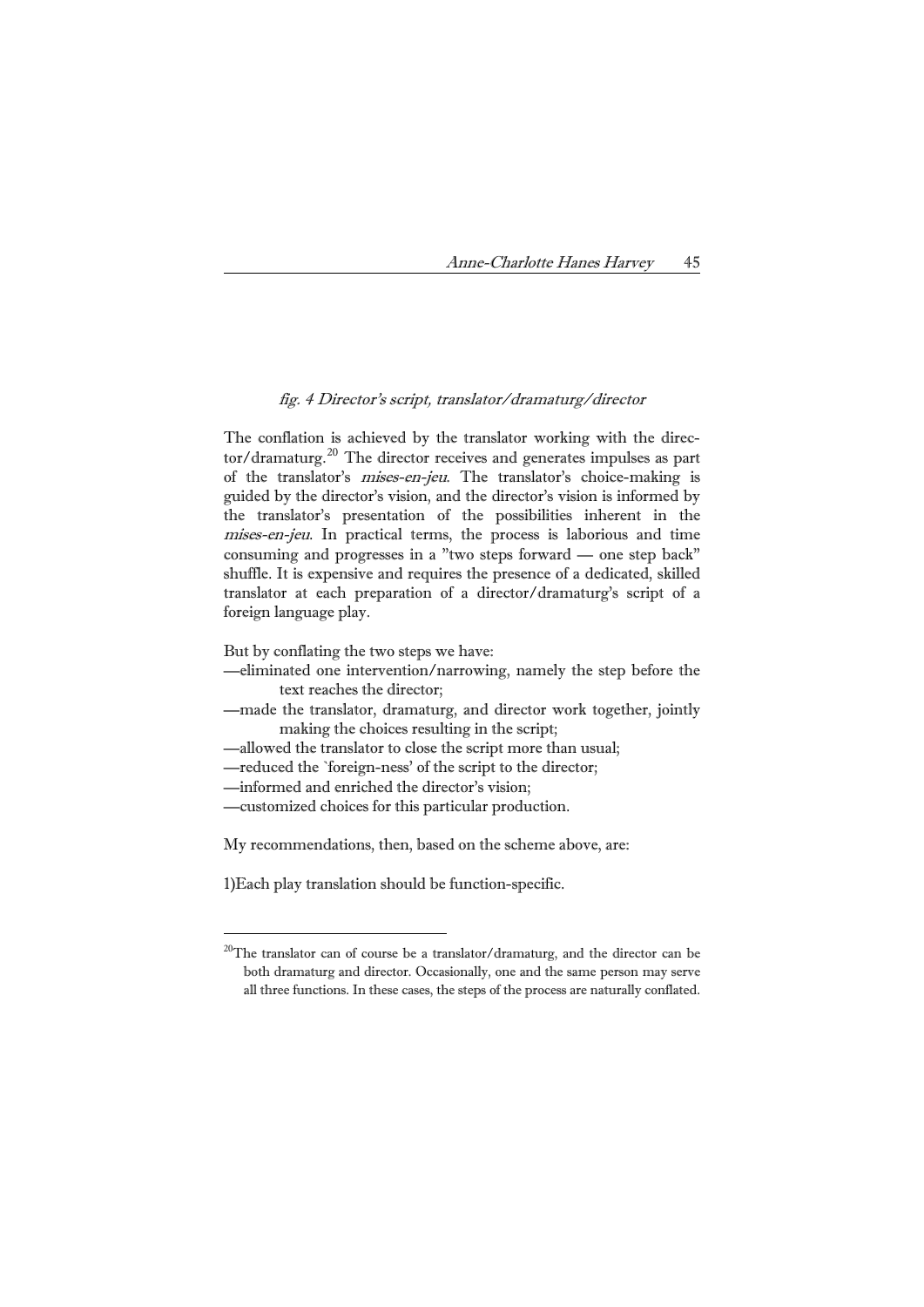- A) No play translation should have to do double duty, though there are some that *can* serve more than one function. (S can serve as R and D/M/A, R can serve as D/M/A, LD can serve as R.)
- B) Each play translation should declare its nature (R, S, D, M, A, or LD) on the title page.
- C) Play translations R, S, and LD should all be published and available in print. There should be no market pressure to conflate or combine them or substitute one text for another. The director/dramaturg's translation D and the two resulting from it, M and A, will for economic reasons not be published (editions of 1-40 scripts!).
- 2)After having worked with the director/dramaturg on the basic play translation D for production, the translator (or translator/dramaturg) should ideally be present during rehearsals to help refine it in the successive steps of the *mise-en-scène* (M and A).
- 3)The increased need for translator/dramaturgs could be served by `roving translator/dramaturgs,' specializing in a certain body of plays, e.g., Strindberg's plays.

4)Each D play translation should be production-specific.

If it is not possible for a director to work with a translator/dramaturg in producing a new translation for a production, translator/dramaturg's script should be available to the director. This script, which I shall call 'the unprintable  $X$ ,' will be a new kind of script that is a) as inclusive in its apparatus and Nebentext as the most scholarly text; b) more open in the dialogue than any other previously printed text, showing alternate routes, keeping doors open, not closing them; c) clearly foregrounding the sound values (duration etc.) of the language; and d) retaining the subtle directing instructions encoded by the author in idiosyncratic syntax, grammar, punctuation, capitalization, spelling, and didascalia.

 X will, e.g., tell you how long the source language line is, how it is phrased, the number of stressed syllables, the position of key words for emphasis (rhythm), the kind of meter and its implications. It will aim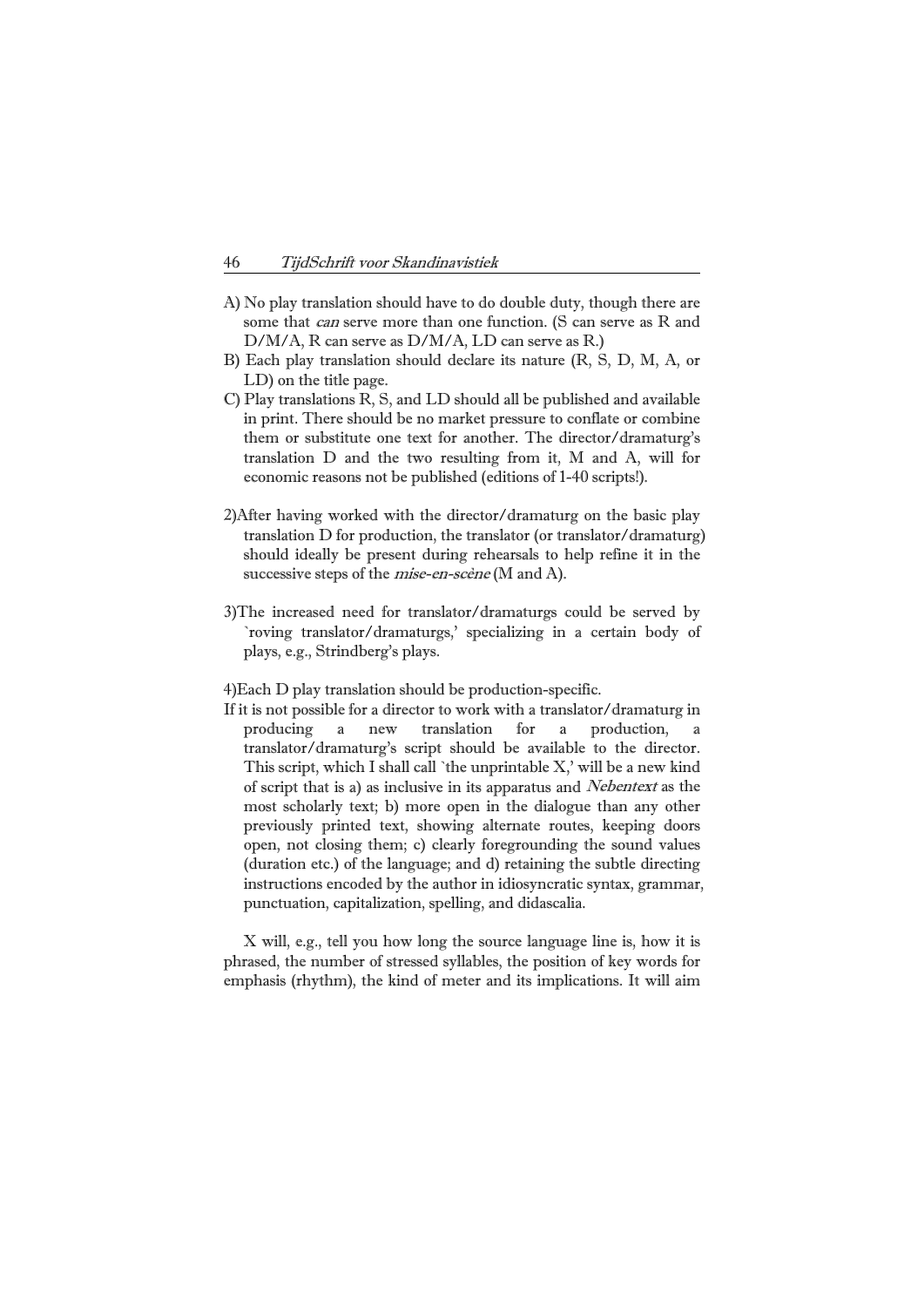to give the prospective director options and choices, and share the translation's mises-en-jeu with the director. It will retain the original punctuation with notations about its uniqueness and significance. It will be an editor's and English teacher's nightmare. It will be a cumbersome text, perhaps best handled as text with hypertext on CD-ROM.

In conclusion, what I call for are:

1

- —clear identification and labeling of script functions;
- —less market-driven conflation of functions;
- —less lazy director's editions and more true documentation of performances;
- —less editing of play texts to make them `read well' or conform to standards of correctness;
- —more attention paid to those text values that are routinely discarded/ignored in translation but are central to performance (punctuation, sound values);
- —a translator/dramaturg specializing in playwright Z for the director of each new production of a play by Z;
- —a text X, a full, open production-sensitive translation, if no translator/dramaturg is available to work with the director.

With respect to translations of Strindberg's plays, to retain the `commanding form' values of the original for a non-Swedish director, specific recommendations include:

- print or somehow make available for human eyes `the unprintable X,' retaining Strindberg's idiosyncratic punctuation, verb tense shifts, mixed metaphors, and so on;
- score the original text like an opera, then shape the translation to fit that score, preserving the long-short vowel values, durations, rhythms,  $etc.;<sup>21</sup>$  $etc.;<sup>21</sup>$  $etc.;<sup>21</sup>$

<span id="page-22-0"></span> $^{21}$ One brief example: By scoring Indra's Daughter's famous insight "Det är synd om människorna" for sound values (for simplicity's sake, simply for long and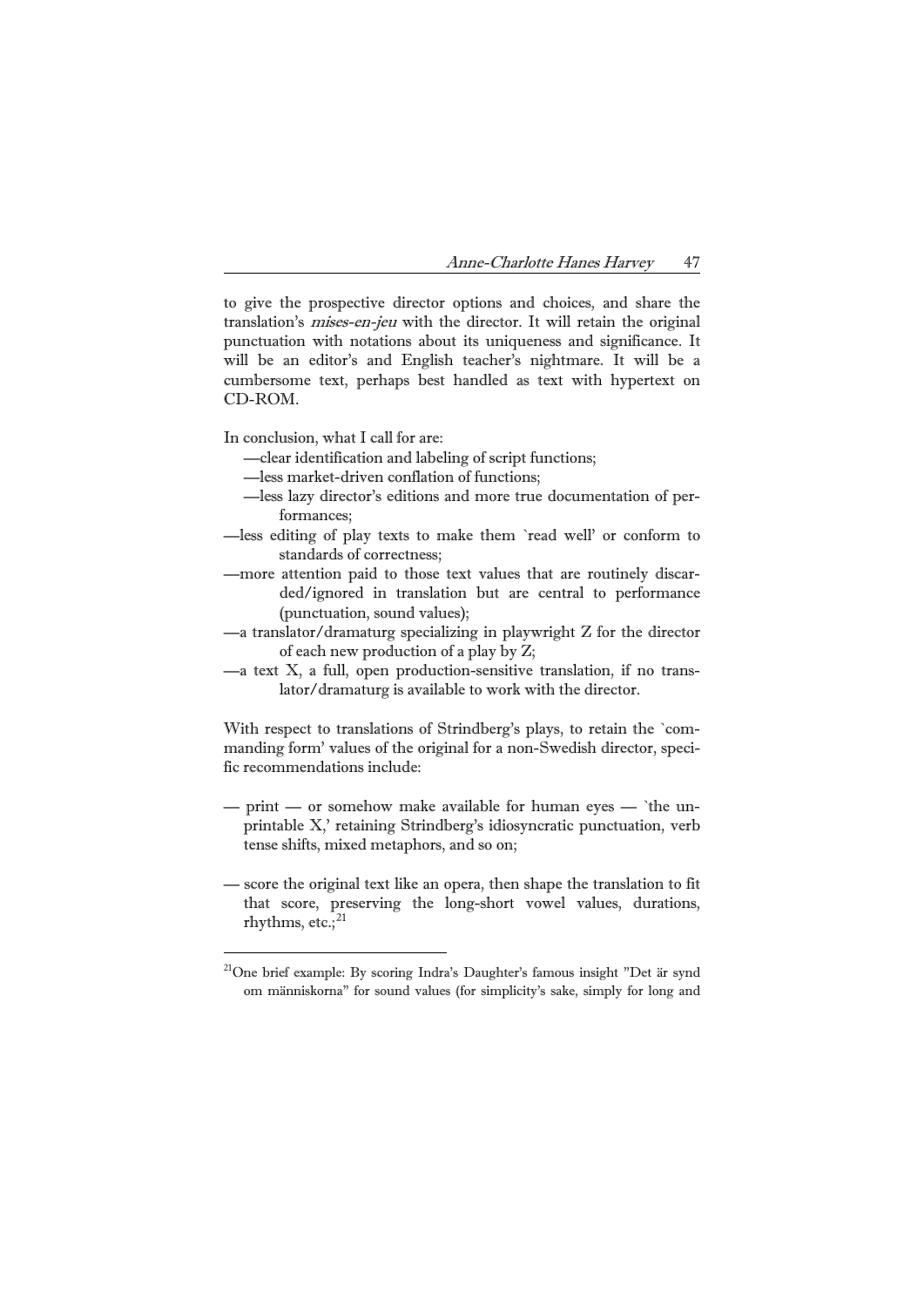— use CD-ROM with hypertext to illuminate text: present choices, information, associations.[22](#page-23-0)

short vowel sounds, which translates into stressed and unstressed syllables), a sound "mold" is constructed to support and shape the translation, the way the music molds translations of libretti and song lyrics. Applying the mold to the various English versions below, one quickly identifies the ones which do not "fit":

Example: Det är synd om människorna

1

 $u = u - u - u$ 

Life is pain for human beings There is pain in being human It's not easy to be human There's such pain in being human Why must human beings suffer? Oh, what pain it's to be human It's so hard to be human Oh how human beings suffer Mankind is to be pitied Pitiable human beings What a shame that human beings have so suffer so much How I pity human beings Man deserves my love and pity Now I pity human beings

- I am not suggesting that all translated dialogue can or should fit the sound mold of the original exactly, but I am suggesting that sound values are important, that some dialogue (verse, elevated speech, rituals, incantations) should be more sound-molded than other, and that sound values in these cases should be considered on a par with lexical values and connotations. After all, theatre texts, like
- <span id="page-23-0"></span>poetry, are meant to be spoken and heard. <sup>22</sup>If on CD-ROM, the "unprintable X" could be voluminous and highly unorthodox in appearance and format to provide that full, open field of choices for the director/dramaturg and team to work with. It could be bi-lingual. It could include a score, i.e., musical values could be indicated running along the text: durations, silences, rhythm, stress patterns, sounds, repetitions, etc. The information could be put in as sound bytes or offered as discussion at various points in the script.